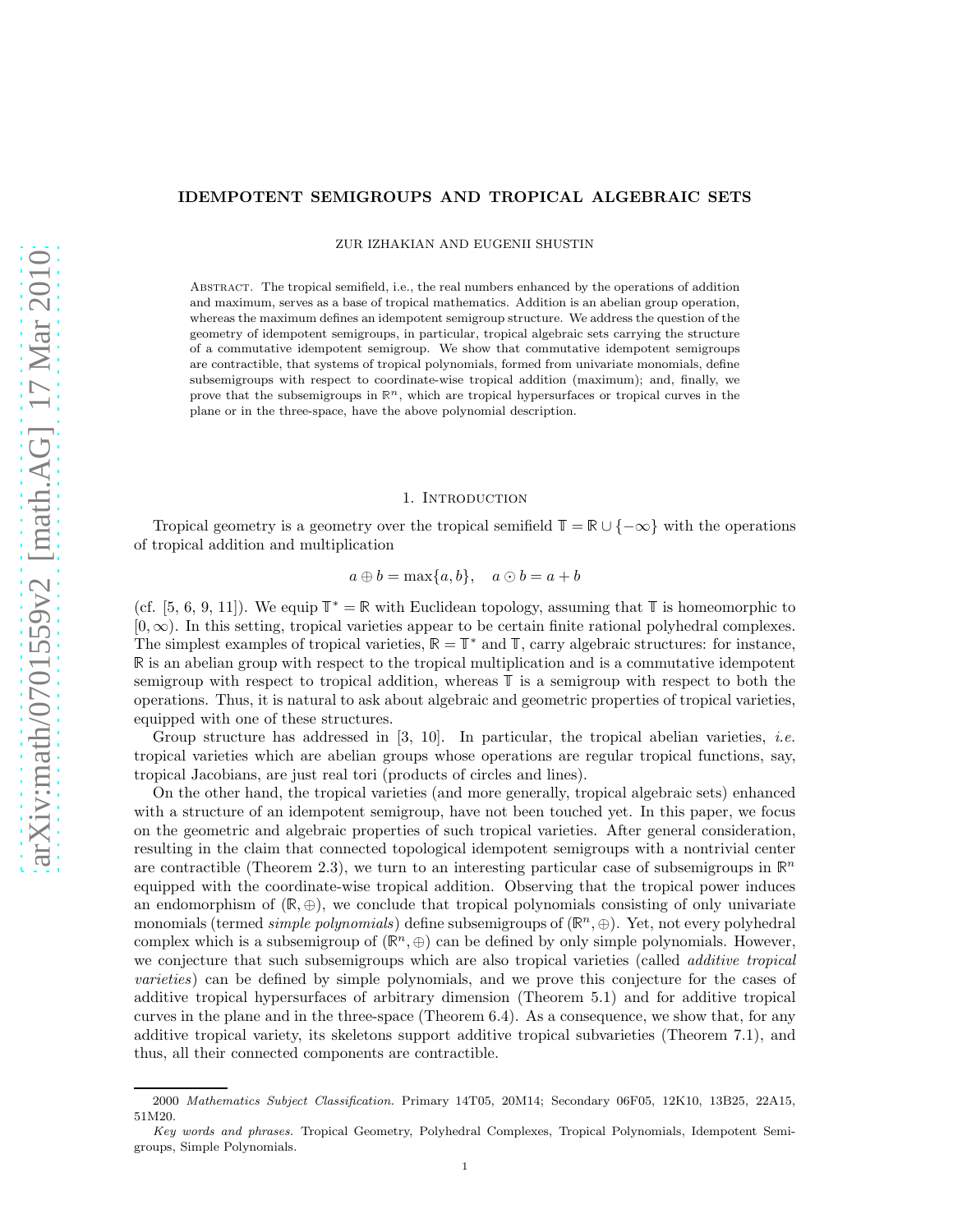Acknowledgements. The authors have been supported by the Hermann-Minkowski Center for Geometry at the Tel Aviv University, by a grant from the High Council for Scientific and Technological Cooperation between France and Israel at the Ministry of Science, Israel, and by the grant no. 448/09 from the Israeli Science Foundation.

Part of this work was done during the authors' stay at the Max-Planck-Institut für Mathematik (Bonn). The authors are very grateful to MPI for the hospitality and excellent working conditions.

# 2. Topology of idempotent semigroups

A topological semigroup is a pair  $(U, \psi)$ , where U is a topological space, and  $\psi : U \times U \to U$  is continuous and associative, i.e.,

$$
\psi(u, \psi(v, w)) = \psi(\psi(u, v), w), \quad u, v, w \in U.
$$

In the sequel, we consider only topological semigroups and therefore will omit the word "topological" and write semigroups, for short. Moreover, when the operation is clear from the context, we will write U for  $(U, \psi)$ . Also, we will often write uv instead of  $\psi(u, v)$ ; no confusion will arise.

The *center* of a semigroup  $(U, \psi)$  is defined to be the set

$$
C(U, \psi) := \{ u \in U : \psi(u, v) = \psi(v, u) \text{ for all } v \in U \} .
$$

A semigroup  $(U, \psi)$  is called *idempotent* if  $\psi(u, u) = u$  for all  $u \in U$ .

We start with two simple observations.

Lemma 2.1. Any connected component of an idempotent semigroup forms a subsemigroup.

*Proof.* Let  $(U, \psi)$  be an idempotent semigroup with  $U_0 \subset U$  a connected component. Then,  $\psi(U_0 \times U_0)$  is connected, and, since the diagonal remains in  $U_0$ , it is contained in  $U_0$ .

**Lemma 2.2.** Any commutative idempotent semigroup  $U$  is a directed poset with respect to the relation

$$
v \succ u \quad \Longleftrightarrow \quad v = au \text{ for some } a \in U , \tag{1}
$$

which in its turn is compatible with the semigroup operation in the following sense:

$$
v \succ u \implies vw \succ uw \text{ for all } w \in U .
$$

*Proof.* Reflexivity and transitivity of relation (1) are immediate. Next, if  $u > v$  and  $v > u$ , then  $u = va, v = ub$ , and we obtain  $u = va = uab = uabb = ub = v$ . Hence, relation (1) defines a partial order. Since  $u \prec uv$  and  $v \prec uv$  for any  $u, v \in U$ , we obtain a directed set. Finally,

$$
v \succ u \implies v = au \implies vw = a(uw) \implies vw \succ uw.
$$

 $\Box$ 

Our main observation is the following:

**Theorem 2.3.** Let  $(U, \psi)$  be an idempotent semigroup with a nonempty center, and let U be a connected topological space homotopy equivalent to a CW-complex. Then, U is contractible.

*Proof.* By assumption, there exists  $u_0 \in C(U, \psi)$ . We shall show that  $\pi_k(U, u_0) = 0$  for all  $k > 1$ . This will yield the contractibility by the classical Whitehead theorem.

Represent elements of  $\pi_k(U, u_0)$  by maps  $\gamma : I^k \to U$ , where  $I = [0, 1], \gamma(\partial I^k) = u_0$ , taken up to homotopy relative to  $\partial I^k$ . The operation of  $\pi_k(U, u_0)$  is then induced by the map composition of  $\gamma_1, \gamma_2: I^k \to U$  with  $\gamma_1(\partial I^k) = \gamma_2(\partial I^k) = u_0$ , defined as

$$
\gamma_1 * \gamma_2 : I^k \to U, \quad \gamma_1 * \gamma_2(t_1, \dots, t_k) = \begin{cases} \gamma_1(2t_1, t_2, \dots, t_k), & 0 \le t_1 \le \frac{1}{2}, \\ \gamma_2(2t_1 - 1, t_2, \dots, t_k), & \frac{1}{2} \le t_1 \le 1. \end{cases}
$$

For each map  $\gamma: I^k \to U$  with  $\gamma(\partial I^k) = u_0$ , we have:

$$
\gamma = \psi(\gamma, \gamma) \stackrel{h}{\sim} \psi(u_0 * \gamma, \gamma * u_0) = \psi(u_0, \gamma) * \psi(\gamma, u_0) = \psi(u_0, \gamma) * \psi(u_0, \gamma) ,
$$

where  $\stackrel{h}{\sim}$  stands for the homotopy relative to  $\partial I^k$ , and  $u_0$  means the constant map. Furthermore,

$$
\psi(u_0, \gamma) \stackrel{h}{\sim} \psi(u_0, \psi(u_0, \gamma) * \psi(u_0, \gamma)) = \psi(u_0, \psi(u_0, \gamma)) * \psi(u_0, \psi(u_0, \gamma)) = \psi(u_0, \gamma) * \psi(u_0, \gamma) ;
$$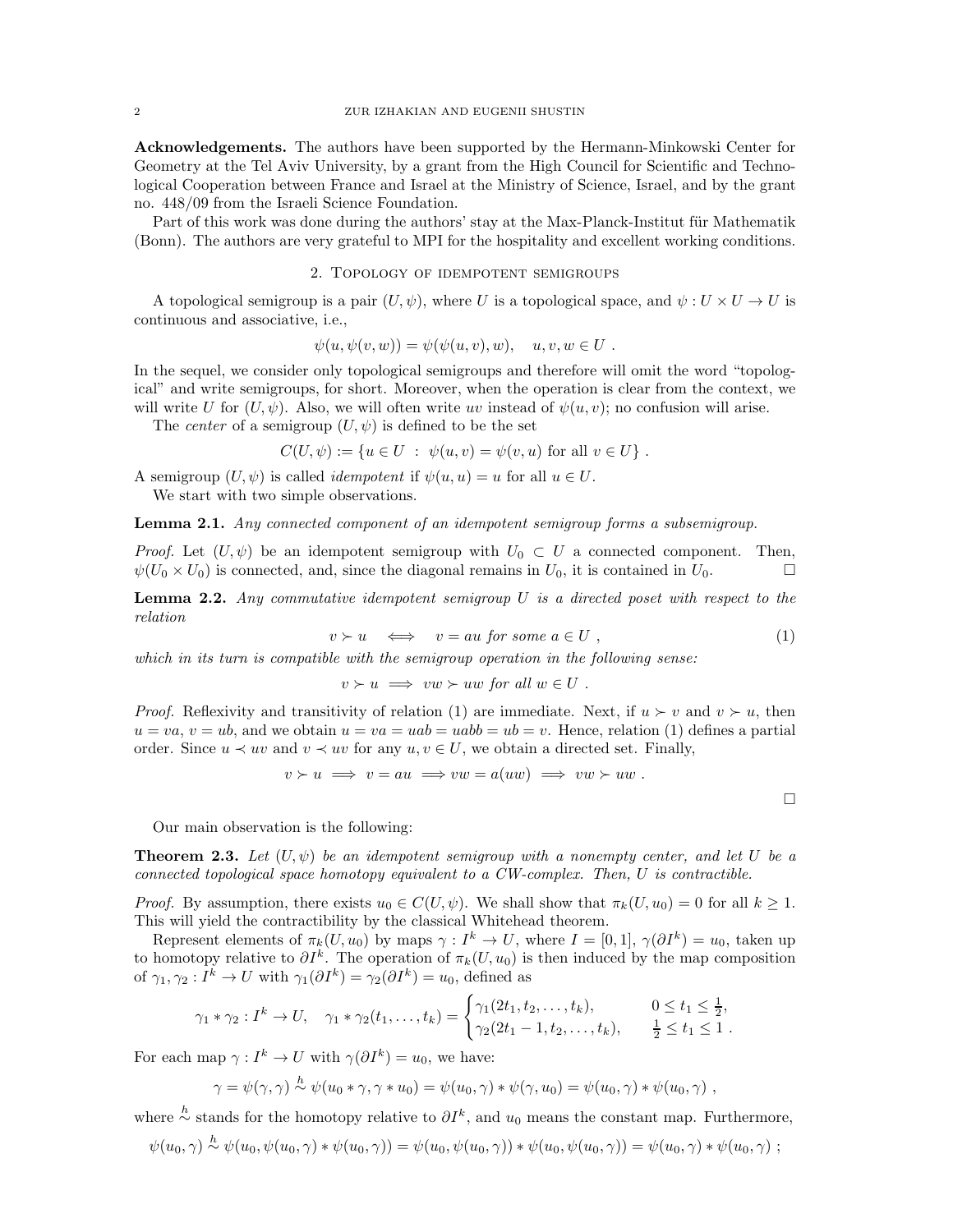which altogether means that  $\gamma \stackrel{h}{\sim} u_0$ , and we are done.

Remark 2.4. The hypothesis on the non-emptiness of the center cannot be discarded from Theorem 2.3, since, for example, in any topological space U one can define the structure of an idempotent semigroup by letting  $\psi(u, v) = u$  for any  $u, v \in U$ .

A natural question arising from the preceding discussion is:

Question: Does any contractible topological space admit a structure of an idempotent semigroup with a nonempty center?

This is indeed so in the following particular situation.

Proposition 2.5. Any 1-dimensional contractible CW-complex admits a structure of a commutative idempotent semigroup.

*Proof.* Let U be a 1-dimensional contractible CW-complex and pick a point  $u_0 \in U$ . For any point  $u \in U$  there is a unique path  $\gamma_u \subset U$  joining u with  $u_0$  that is homeomorphic either to  $I = [0, 1],$ or to a point, according as  $u \neq u_0$  or  $u = u_0$ . The intersection of two paths  $\gamma_u$  and  $\gamma_v, u, v \in U$ , is a path  $\gamma_w$ , for some  $w \in U$ , and thus, we define

$$
uv = w
$$
 as far as  $\gamma_u \cap \gamma_v = \gamma_w$ .

It is easy to check that this operation is associative, commutative, and idempotent.

Contractible tropical curves are called rational [8]. Accordingly, our results show that a tropical curve carries a structure of a commutative idempotent semigroup iff it is rational. This contrasts with the case of compact tropical curves having the structure of an abelian group: these are elliptic (or more precisely, are homeomorphic to a circle [10]).

# 3. Basic tropical algebraic geometry

For the reader's convenience we first recall some necessary definitions and facts in tropical geometry; these can be found in  $[1, 2, 3, 4, 5, 7, 11]$ . We also introduce some new notions to be used throughout the text.

3.1. Tropical polynomials and tropical algebraic sets. A tropical polynomial is an expression of the form

$$
f = \bigoplus_{\omega \in \Omega} A_{\omega} \odot \lambda_1^{\omega_1} \odot \cdots \odot \lambda_n^{\omega_n}, \tag{2}
$$

where  $\Omega \subset \mathbb{Z}^n$  is a finite nonempty set of points  $\omega = (\omega_1, \dots, \omega_n)$  with nonnegative coordinates,  $A_{\omega} \in \mathbb{R}$  for all  $\omega \in \Omega$ ; here and in the sequel, the power  $a^m$  means a repeated m times, i.e.,  $a^m = a \odot \cdots \odot a$  $\overbrace{ }^{m}$ = ma. We write a polynomial as  $f = \bigoplus_{\omega \in \Omega} A_{\omega} \odot \Lambda^{\omega}$ , where  $\Lambda^{\omega}$  stands for

 $\lambda_1^{\omega_1} \odot \cdots \odot \lambda_n^{\omega_n}$ , and denote the semiring of tropical polynomials by  $\mathbb{T}[\Lambda]$ . Abusing notation, we will sometimes write  $f(\lambda_{i_1},\ldots,\lambda_{i_m})$  for  $f \in \mathbb{T}[\Lambda]$ , indicating that f involves only the variables  $\lambda_{i_1},\ldots,\lambda_{i_m}.$ 

Any tropical polynomial  $f \in \mathbb{T}[\Lambda] \setminus \{-\infty\}$  determines a piecewise linear convex function  $f : \mathbb{R}^n \to \mathbb{R}$ :

$$
f = \bigoplus_{\omega \in \Omega} A_{\omega} \odot \Lambda^{\omega} \longrightarrow f(\mathbf{u}) = \max_{\omega \in \Omega} (\langle \mathbf{u}, \omega \rangle + A_{\omega}), \tag{3}
$$

where u stands for the n-tuple  $(u_1, \ldots, u_n) \in \mathbb{R}^n$ , and  $\langle *, * \rangle$  is the standard scalar product. Unlike the classical polynomials over an infinite field, here the map of  $\mathbb{T}[\Lambda]$  to the space of functions is not injective. Some of the linear functions in the right-hand side of (3) can be omitted without changing the function; we call the corresponding monomials of  $f$  inessential, while the other monomials are called essential.

**Remark 3.1.** We denote a tropical polynomial and the corresponding function by the same symbol, no confusion will arise. Whenever we write an expression with formal variables  $\lambda_i$ , we assume a polynomial, otherwise we mean a function. The value of the function, corresponding to a polynomial  $f \in \mathbb{T}[\Lambda]$  at a point  $\boldsymbol{u} \in \mathbb{T}^n$  is denoted by  $f(\boldsymbol{u})$  or  $f(\Lambda)|_{\boldsymbol{u}}$ .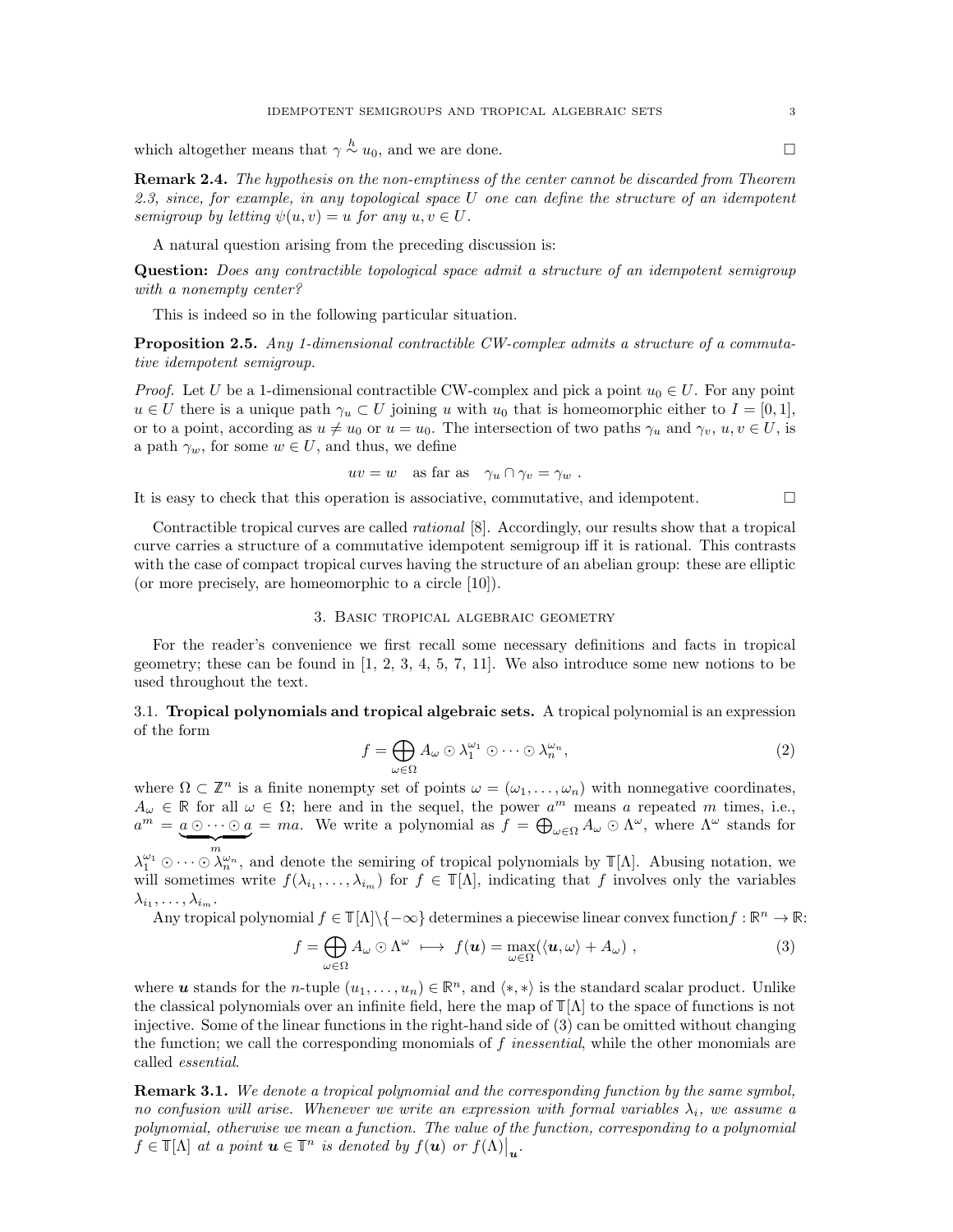Given a tropical polynomial f,  $Z_{\mathbb{T}}(f)$  is defined to be the set of points  $u \in \mathbb{T}^n$  on which the value  $f(u)$  is either equal to  $-\infty$ , or attained by at least two of the monomials on the left-hand side of (3). When  $f \in \mathbb{T}[\Lambda]\setminus\{-\infty\}$  is nonconstant, the set  $Z_{\mathbb{T}}(f)$  is a proper nonempty subset of  $\mathbb{T}^n$ , and is called an affine tropical hypersurface. Note that for the constant polynomial  $f = -\infty$ we have  $Z_{\mathbb{T}}(-\infty) = \mathbb{T}^n$ .

Letting  $I = \langle f_1, \ldots, f_s \rangle \subset \mathbb{T}[\Lambda]$  be a finitely generated ideal, the set

$$
Z_{\mathbb{T}}(I) := \bigcap_{f \in I} Z_{\mathbb{T}}(f) \subset \mathbb{T}^n
$$

is called an affine tropical (algebraic) set. Clearly,  $Z_{\mathbb{T}}(I) = Z_{\mathbb{T}}(f_1) \cap \cdots \cap Z_{\mathbb{T}}(f_s)$ . Indeed, taking a polynomial  $f = g_1 \odot f_1 \oplus \cdots \oplus g_n \odot f_n \in I$  and a point  $u \in Z_{\mathbb{T}}(f_1) \cap \cdots \cap Z_{\mathbb{T}}(f_s)$ , we have  $f(\mathbf{u}) = g_i(\mathbf{u}) + f_i(\mathbf{u})$  for some  $i = 1, \ldots, n$ . Suppose  $f(\mathbf{u}) \neq -\infty$ . Then, the value of  $g_i(\mathbf{u})$  is attained by a monomial  $B_\mu \odot \Lambda^\mu$  of  $g_i$  and the value of  $f_i(\bm{u})$  is attained by some pair of monomials of  $f_i$ , say  $A_{\omega'} \odot \Lambda^{\omega'}$  and  $A_{\omega''} \odot \Lambda^{\omega''}$ . Thus, the value of  $f(u)$  is attained by the two monomials  $A_{\omega'} \odot B_{\mu} \odot \Lambda^{\omega'+\mu}$  and  $A_{\omega''} \odot B_{\mu} \odot \Lambda^{\omega''+\mu}$  of f; that is  $u \in Z_{\mathbb{T}}(f)$ .

It is more convenient (and traditional) to consider tropical algebraic sets in  $\mathbb{R}^n \subset \mathbb{T}^n$  (a tropical torus, cf. [9]). So, for a tropical polynomial  $f \in \mathbb{T}[\Lambda] \backslash \{-\infty\}$ , we let

$$
Z(f) := Z_{\mathbb{T}}(f) \cap \mathbb{R}^n.
$$

This set can be viewed as the corner locus of the function f, i.e., the set of points  $u \in \mathbb{R}^n$  on which f is not differentiable, or, equivalently, the set of points  $u \in \mathbb{R}^n$  where the value  $f(u)$ is attained by at least two of the linear functions in the right-hand side of (3). For example,  $Z(f)$  is nonempty as long as f contains at least two monomials. Given a finitely generated ideal  $I = \langle f_1, \ldots, f_s \rangle \subset \mathbb{T}[x_1, \ldots, x_n],$  the set  $Z(I) := Z_{\mathbb{T}}(I) \cap \mathbb{R}^n$  is called a tropical (algebraic) set in  $\mathbb{R}^n$ .

3.2. Tropical varieties. A finite polyhedral complex (briefly, FPC) in  $\mathbb{R}^n$  is a pair  $(P, \mathcal{P})$ , where  $P \subset \mathbb{R}^n$  and  $\mathcal P$  is a finite set of distinct convex closed polyhedra in  $\mathbb{R}^n$ , such that:

- $P = \bigcup_{\sigma \in \mathcal{P}} \sigma;$
- if  $\sigma \in \mathcal{P}$ , then any proper face of  $\sigma$  also belongs to  $\mathcal{P}$ ;
- if  $\delta, \sigma \in \mathcal{P}$ , then  $\delta \cap \sigma$  is either empty, or is a common face (not necessarily proper) of  $\delta$ and  $\sigma$ .

Let  $\dim(P, \mathcal{P}) = \max{\dim(\sigma) : \sigma \in \mathcal{P}}$ . An FPC  $(P, \mathcal{P})$  is said to be *pure-dimensional* if any  $\delta \in \mathcal{P}$  is a face of some  $\sigma \in \mathcal{P}$  with  $\dim(\sigma) = \dim(P, \mathcal{P})$ . An FPC  $(P, \mathcal{P})$  is called *rational*, if all the linear spaces

$$
\mathbb{R}\sigma:=\{\boldsymbol{u}-\boldsymbol{u}'\;:\; \boldsymbol{u},\boldsymbol{u}'\in\sigma\},\quad \sigma\in\mathcal{P}\;,
$$

are defined over <sup>Q</sup>.

It is not difficult to see that tropical sets are rational FPC and vice versa.

An m-dimensional tropical variety in  $\mathbb{R}^n$ ,  $n > m$ , is a rational FPC  $(P, \mathcal{P})$  of pure dimension m equipped with the weight function w which is defined on the set of top-dimensional cells of  $(P, \mathcal{P})$ , gives positive integral values, and satisfies the balancing condition at any cell  $\tau \in \mathcal{P}$  of dimension  $m-1$ :

$$
\sum w(\sigma) \mathbf{v}_{\tau}(\sigma) = 0 \in \mathbb{Z}^n / \mathbb{Z} \tau , \qquad (4)
$$

where the sum is taken over all m-dimensional  $\sigma \in \mathcal{P}$  containing  $\tau$  as a face,  $\mathbb{Z}\tau = \mathbb{R}\tau \cap \mathbb{Z}^n$ , and  $\mathbf{v}_\tau(\sigma)$  is a generator of the lattice  $\mathbb{Z}\sigma/\mathbb{Z}\tau$  oriented to the cone centered at  $\tau$  and directed by  $\sigma$ .

In this paper we deal mainly with a weaker notion of tropical variety which we call a *tropical* set-variety:

**Definition 3.2.** Let  $(P, \mathcal{P}, w)$  be a tropical variety in  $\mathbb{R}^n$ . We call the set P a tropical set-variety.

Namely, when working with tropical set-variety, we get rid of the weight function and the FPCstructure. However, a tropical set-variety can be canonically represented as the union of convex polyhedra. Given an m-dimensional tropical set-variety P, we denote by  $\text{Reg}(P)$  the set of points of P where P is locally homeomorphic to  $\mathbb{R}^m$ .

**Lemma 3.3.** Let  $P$  be an m-dimensional tropical set-variety. Then,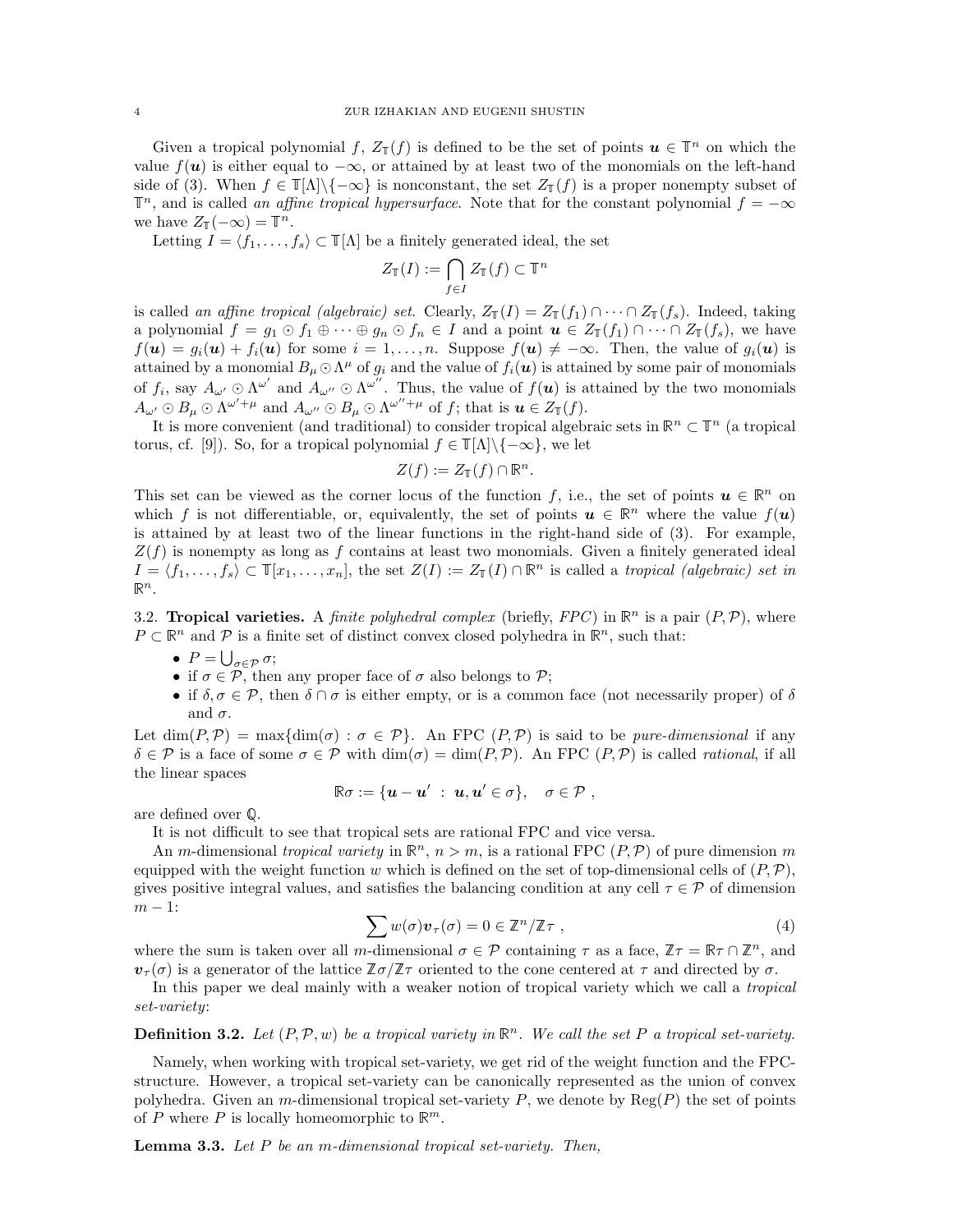- the closures of the connected components of  $\text{Reg}(P)$  are rational m-dimensional convex polyhedra;
- if  $K_1, K_2$  are two connected components of  $\text{Reg}(P)$ , and  $\dim(K_1 \cap K_2) = m 1$ , then  $\sigma = K_1 \cap K_2$  is a common face of  $K_1$  and  $K_2$ .

*Proof.* The case of  $m = 1$  is evident, and we assume that  $m \geq 2$ .

Suppose that the closure  $\overline{K}$  of a connected component K of Reg(X) is not convex, that is there are closed convex polyhedra  $\sigma, \tau, \xi \subset \partial \overline{K}$ ,  $\dim(\sigma) = \dim(\tau) = m - 1$ ,  $\dim(\xi) = m - 2$ ,  $\xi = \sigma \cap \tau$ , such that  $\overline{K}$  is not convex in a neighborhood of a point  $x \in \text{Int}(\xi)$ . Without loss of generality, we may assume that  $P$  is a cone with vertex  $x$  (the weight function and the balancing condition will be naturally inherited by the cone from any structure of tropical variety on  $P$ ).

Take an  $(n - m + 2)$ -dimensional subspace V of  $\mathbb{R}^n$  defined over Q, passing through x and transverse to  $\xi$ . It supports a tropical variety with one cell of weight 1 whose intersection with P is a two-dimensional tropical set-variety (see [1, 4] for details) which possesses a connected component  $K \cap V$  of its regular part with a non-convex closure  $\overline{K} \cap V$ ; more precisely, this component is the complement of the convex sector S spanned by the rays  $\sigma \cap V$  and  $\tau \cap V$  in the two-plane  $\Pi = x + \mathbb{R}K \cap V$ .

Let  $W \subset \mathbb{R}^n$  be a hyperplane defined over Q (again a tropical set-variety) containing the plane  $\Pi$ and transverse to each one-dimensional cell of  $P \cap V$  which is not parallel to  $\Pi$ . Then  $P \cap V \cap (a+W)$ , for a small generic vector  $a \in \mathbb{R}^n$ , is a tropical set-curve, whose projection to  $\Pi$  (being a plane tropical set-curve, push-forward in terminology of [1, 4]) is contained in a neighborhood of the sector S, which contradicts the balancing condition.

Now suppose that, for some two connected components  $K_1, K_2$  of  $\text{Reg}(P), \sigma = \overline{K}_1 \cap \overline{K}_2$  is not a common face and has dimension  $m-1$ . Two situations are possible: either  $\sigma \subset \partial \overline{K}_1 \cap \partial \overline{K}_2$ , or  $\sigma \cap \text{Int}(\overline{K}_1) \neq \emptyset$ . They both can be viewed as limit case of the preceding consideration when either  $\sigma, \tau$  lie in the same  $(m-1)$ -face of  $\overline{K}_1$ , or  $\sigma = \tau$ . Then, the above argument literally leads either to a plane tropical set-curve different from a straight line and lying in a half-plane, or to a plane set-curve in a neighborhood of a ray. Both the cases contradict the balancing condition.

**Definition 3.4.** For an m-dimensional tropical set-variety X (in  $\mathbb{R}^n$ ), denote by  $X^{(m-1)}$  the union of the  $(m-1)$ -dimensional faces of the closures of the connected components of  $\text{Reg}(X)$ .

# Question 3.5. Is  $X^{(m-1)}$  a tropical set variety?

The answer is yes for tropical set-curves (evident), tropical set-hypersurfaces (commented in the next section), and for additive tropical set-varieties as we show in section 7.

3.3. Tropical hypersurfaces. An important example of a tropical variety is a tropical hypersurface, i.e. a tropical variety in  $\mathbb{R}^n$  of dimension  $n-1$ . By [7, Proposition 2.4, Corollary 2.5], for any tropical hypersurface  $(P, \mathcal{P}, w)$  in  $\mathbb{R}^n$ , there exists a tropical polynomial  $f(\lambda_1, \ldots, \lambda_n)$  which satisfies  $P = Z(f)$  and possesses a number of properties listed below.

If f is given by (2), then the Legendre dual to f function  $\nu_f$  is defined on the Newton polytope  $\Delta_f$  of f (the convex hull of the set  $\Omega$  in (2)), is convex and piece-wise linear. The graph of  $\nu_f$  can be viewed as the lower part of the convex hull of the set  $\{(\omega, -A_{\omega}) \in \mathbb{R}^{n+1} : \omega \in \Delta \cap \mathbb{Z}^n\}$ , whre  $A_{\omega}$  being the coefficients from formula (2)). The maximal linearity domains of  $\nu_f$  and their faces (which all are convex lattice polytopes) define an FPC-structure  $S(f)$  on  $\Delta_f$ . This structure is dual to the FPC-structure  $\Sigma_P$  on  $\mathbb{R}^n$ , given by P and the closures of the connected components of  $\mathbb{R}^n \backslash P$ . Namely, there is a one-to-one correspondence between the cells of  $S(f)$  and  $\Sigma_P$  which inverts the incidence relation and is such that

- the vertices of  $S(f)$  on  $\partial \Delta_f$  correspond to the closures of the unbounded components of  $\mathbb{R}^n \backslash P$ , and the vertices of  $S(f)$  in Int( $\Delta_f$ ) correspond to the closures of the bounded components of  $\mathbb{R}^n \backslash P$ ,
- the cells of dimension  $m > 0$  in  $S(f)$  correspond to cells of dimension  $n m$  in  $\mathcal{P}$ , and the corresponding cells are orthogonal,
- the weight of an  $(n-1)$ -dimensional cell of P equals the lattice length of the dual segment of  $S(f)$ .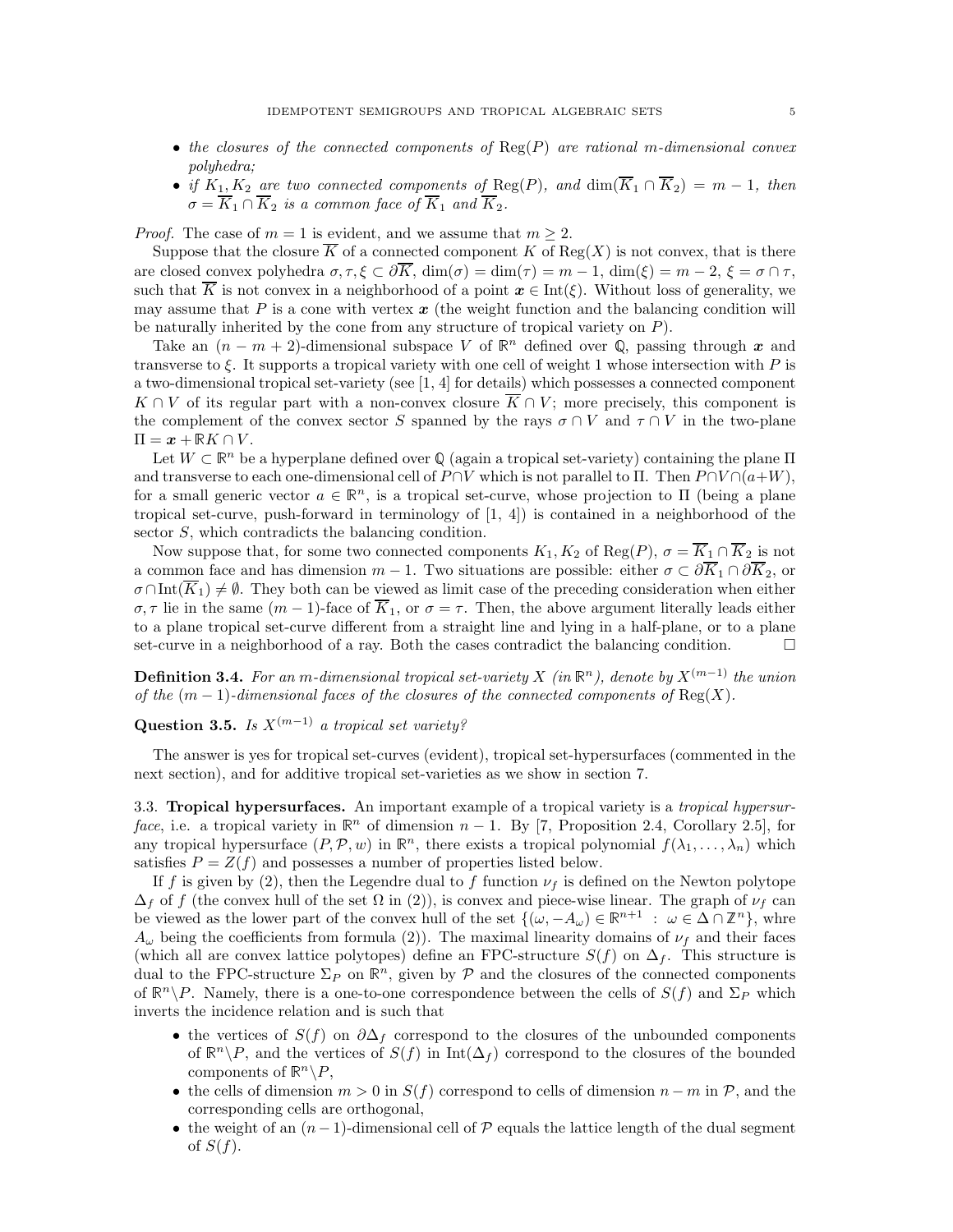It follows immediately that the vertices of the subdivision  $S(f)$ , or, equivalently, the components of  $\mathbb{R}^n \backslash P$ , correspond bijectively to the essential monomials of f; in particular, the vertices of  $\Delta$ always correspond to the essential monomials of  $f$ . Another immediate consequence is that the Newton polytopes of tropical polynomials g such that  $Z(g) = P$  and their FPC structure  $S(g)$ have the same combinatorial type so that the corresponding cells are parallel.

In connection to Question 3.5, we recall the following well-known fact, supplying it with a simple proof.

Lemma 3.6. The proper faces of the closures of the connected components of the complement in  $\mathbb{R}^n$  to a tropical set-hypersurface P define a FPC structure P on P, and, for any  $k = 0, \ldots, n-2$ , the set  $P^{(k)} = \bigcup_{\sigma \in \mathcal{P}, \dim(\sigma) \leq k} \sigma$  is a k-dimensional topical set-variety.

*Proof.* If  $k = 0$ , then  $P^{(0)}$  is a finite set which is always a zero-dimensional tropical set-variety. So, fix  $0 < k < n-1$  and Let  $P = Z(f)$  for some tropical polynomial f. Let  $w_k$  be the weight function  $w_k(\sigma) = \text{Vol}_{\mathbb{Z}}(\sigma^*)$ ,  $\sigma \in \mathcal{P}$ ,  $\dim(\sigma) = k$ , where  $\sigma^*$  is the dual polytope in the subdivision  $S(f)$  of the Newton polytope  $\Delta$  of f, and  $Vol_{\mathbb{Z}}(\sigma^*)$  is the lattice volume of  $\sigma^*$  (i.e. the ratio of the Euclidean k-dimensional volume  $Vol_{\mathbb{R}}(\sigma^*)$  and  $Vol_{\mathbb{R}}(\Delta_{\sigma})$ ,  $\Delta_{\sigma}$  being the minimal lattice simplex in  $\mathbb{R}\sigma$ ).

We will show that  $P^{(k)}$  with the FPC structure  $\mathcal{P}^{(k)} = \{ \sigma \in \mathcal{P} : \dim(\sigma) \leq k \}$  and the weight function  $w_k(\sigma)$  is a k-dimensional topical set-variety. Hence, we pick  $\tau \in \mathcal{P}$ ,  $\dim(\tau) = k - 1$ , and prove that

$$
\sum_{\sigma \in \mathcal{P}, \dim(\sigma) = k} \text{Vol}_{\mathbb{Z}}(\sigma^*) \cdot \mathbf{v}_{\tau}(\sigma) = 0 \in \mathbb{Z}^n / \mathbb{Z}\tau ,
$$

or, equivalently,

$$
\sum_{\sigma \in \mathcal{P}, \dim(\sigma) = k} \text{Vol}_{\mathbb{Z}}(\sigma^*) \cdot \mathbf{v}_{\tau}^{\perp}(\sigma) = 0 ,
$$
\n(5)

where

$$
\boldsymbol{v}_{\tau}(\sigma) = \boldsymbol{v}_{\tau}^{\perp}(\sigma) + \boldsymbol{v}_{\tau}^{\parallel}(\sigma), \quad \boldsymbol{v}_{\tau}^{\parallel}(\sigma) \in \mathbb{R}\tau, \ \boldsymbol{v}_{\tau}^{\perp}(\sigma) \perp \mathbb{R}\tau.
$$

Notice that

$$
\bm{v}_{\tau}^{\perp}(\sigma) = \frac{\mathrm{Vol}_{\mathbb{R}}(\Delta_{\sigma})}{k\mathrm{Vol}_{\mathbb{R}}(\Delta_{\tau})}\bm{n}_{\tau}(\sigma) ,
$$

where  $n_{\tau}(\sigma)$  is the unit vector in  $\mathbb{R}\sigma$  orthogonal to  $\mathbb{R}\tau$  and directed inside  $\sigma$ . Observing that  $Vol_{\mathbb{R}}(\Delta_{\sigma}) = Vol_{\mathbb{R}}(\Delta_{\sigma^*})$ , we rewrite (5) as

$$
\sum_{\substack{\tau \subset \sigma \in \mathcal{P} \\ \dim(\sigma) = k}} \text{Vol}_{\mathbb{R}}(\sigma^*) \cdot n_{\tau}(\sigma) = 0 \tag{6}
$$

Finally, observe that  $n_{\tau}(\sigma)$  is the outer normal in  $\mathbb{R}\tau^*$  to the facet  $\sigma^*$  of the polytope  $\tau^*$ , and hence (6) turns into the polytopal Stokes formula.  $\square$ 

# 4. SIMPLE ADDITIVE TROPICAL SETS

Subsemigroups in  $(\mathbb{R}^n, \oplus)$  which are tropical algebraic sets are called *additive tropical sets*.

**Lemma 4.1.** Let  $u_1, \ldots, u_n \in \mathbb{R}$ , then  $(\bigoplus_{i=1}^n u_i)^s = \bigoplus_{i=1}^n u_i^s$  for all  $n, s \in \mathbb{N}$ .

*Proof.* We apply the double induction on s and n. Fixing  $n = 2$ , the case  $s = 1$  is evident. Then, the induction step from  $s - 1$  to s (where  $s \geq 2$ ) goes as follows:

$$
(u_1 \oplus u_2)^s = (u_1 \oplus u_2) \odot (u_1 \oplus u_2)^{s-1}
$$
  
=  $(u_1 \oplus u_2) \odot (u_1^{s-1} \oplus u_2^{s-1})$   
=  $u_1^s \oplus u_1^{s-1} \odot u_2 \oplus u_1 \odot u_2^{s-1} \oplus u_2^s$ .

When  $u_1 = u_2$  the required equality is clear:  $(u_1 \oplus u_1)^s = u_1^s = u_1^s \oplus u_1^s$ . If  $u_1 > u_2$ , then  $u_1^s > u_1^{s-1} \odot u_2 \oplus u_1 \odot u_2^{s-1} \oplus u_2^s$ , and hence  $(u_1 \oplus u_2)^s = u_1^s = u_1^s \oplus u_2^s$ . The case of  $u_1 < u_2$  is treated similarly. The proof is then completed by an induction on  $n$ .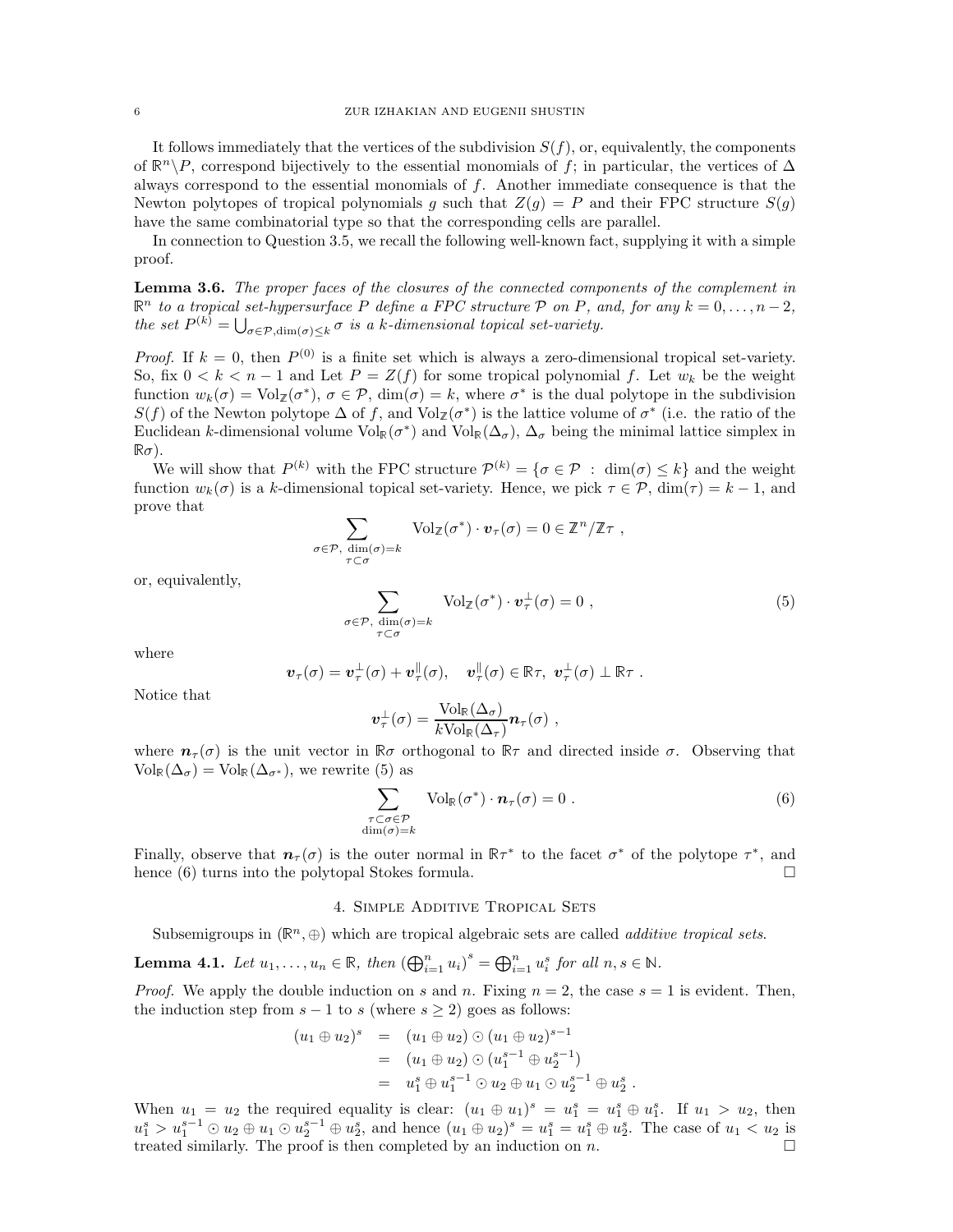A tropical polynomial  $f \in \mathbb{T}[\Lambda]$  is called *simple* if each of its monomials is univariate, or a constant.

**Corollary 4.2.** Any tropical algebraic set  $Z(I) \subset \mathbb{R}^n$ , where the ideal  $I \subset \mathbb{T}[\Lambda]$  is finitely generated by simple polynomials, is additive.

*Proof.* It is sufficient to prove that, for any simple polynomial  $f \in \mathbb{T}[\Lambda]$ , the set  $Z(f) \subset \mathbb{R}^n$  is closed under the operation ⊕.

Given  $u, v \in Z(f)$ , by Lemma 4.1, we have  $f(u \oplus v) = f(u) \oplus f(v) = \max\{f(u), f(v)\}.$ Suppose that  $f(\mathbf{u} \oplus \mathbf{v}) = f(\mathbf{u})$ . Since  $\mathbf{u} \in Z(f)$ , then  $f(\mathbf{u}) = M_1(\mathbf{u}) = M_2(\mathbf{u})$ , for some two distinct monomials  $M_1$  and  $M_2$  of f. By our assumption and by Lemma 4.1, we have

$$
f(\mathbf{u} \oplus \mathbf{v}) = f(\mathbf{u}) = M_1(\mathbf{u}) = M_2(\mathbf{u}) \ge \max\{M_1(\mathbf{v}), M_2(\mathbf{v})\},
$$

and hence  $M_i(\mathbf{u} \oplus \mathbf{v}) = M_i(\mathbf{u}) \oplus M_i(\mathbf{v}) = M_i(\mathbf{u}) = f(\mathbf{u} \oplus \mathbf{v}), i = 1, 2$ ; that is  $\mathbf{u} \oplus \mathbf{v} \in Z(f)$ .

An additive tropical set of the form  $Z(I)$  with an ideal  $I \subset \mathbb{T}[\Lambda]$  finitely generated by simple polynomials, is called a simple additive tropical set.

Not all additive tropical sets are simple; for example, the horizontal ray

$$
R = \{(t, 0) : t \ge 0\} \subset \mathbb{R}^2
$$

is a tropical algebraic set defined by the ideal

$$
I = \langle \lambda_1 \odot \lambda_2 \oplus \lambda_1 \oplus \lambda_2, \lambda_1 \odot \lambda_2 \oplus \lambda_1 \oplus (-1) \odot \lambda_2 \rangle \subset \mathbb{T}[\lambda_1, \lambda_2],
$$

and it is additive. On the other hand,  $R$  is not simple. Indeed, due to the duality, described in Section 3.3, the Newton polygon of a tropical polynomial  $f \in \mathbb{T}[\lambda_1, \lambda_2]$  such that  $Z(f) \supset R$  must have a (vertical) side with the outer normal  $(1, 0)$ . For a simple polynomial f with two variables, which may contain only monomials of the form  $A_0$ ,  $A_i \odot \lambda_1^i$ , or  $B_j \odot \lambda_2^j$ , this is possible only when  $f = f(\lambda_2)$ , i.e.,  $\lambda_1$  is not involved in f. But then,  $Z(f)$  must contain the whole straight line through the ray R, and so does  $Z(I)$  for I generated by such simple polynomials.

However, we propose the following converse to Corollary 4.2.

**Conjecture 4.3.** Any additive tropical set-variety in  $\mathbb{R}^n$  is simple.

Next we prove this conjecture for the three particular cases: tropical set-hypersurfaces, affine subspaces of  $\mathbb{R}^n$ , and tropical set-curves in  $\mathbb{R}^2$  and  $\mathbb{R}^3$ .

# 5. Additive tropical set-hypersurfaces and affine subspaces

**Theorem 5.1.** A tropical set-hypersurface  $P \subset \mathbb{R}^n$  is additive if and only if  $P = Z(f)$  for some simple tropical polynomial  $f \in \mathbb{T}[\Lambda]$ .

Proof. It is sufficient to prove the "only if" implication.

Step 1. Let  $P = Z(f)$  be additive. Without loss of generality, since multiplication by a monomial and removal of inessential monomials does not affect  $Z(f)$  (see details in Section 3.3), we may assume that  $f$  is not divisible by any monomial and it contains only essential monomials. Then, all the monomials of f are encoded by points lying on the boundary of the Newton polytope  $\Delta$ of f. Indeed, otherwise we would have an essential monomial, corresponding to a vertex of the subdivision  $S(f)$  in Int( $\Delta$ ), and thus it is dual to a bounded component of  $\mathbb{R}^n \setminus Z(f)$ . But, in view of Theorem 2.3, the latter is impossible, since  $Z(f)$  is contractible while the boundary of a bounded component of  $\mathbb{R}^n \backslash P$  would give a nontrivial  $(n-1)$ -cycle in  $Z(f)$ .

Step 2. Since  $P \neq \emptyset$ , f has at least two monomials. Let  $A_\omega \odot \Lambda^\omega$  and  $A_\tau \odot \Lambda^\tau$  be two monomials of f such that  $\omega \neq \tau$ , where  $\omega, \tau \in \mathbb{Z}^n$ , and the corresponding hyperplane, cf. (3),

$$
\langle \mathbf{u}, \omega \rangle + A_{\omega} = \langle \mathbf{u}, \tau \rangle + A_{\tau}
$$
\n(7)

contains an  $(n-1)$ -dimensional cell D of P. We claim that the n-tuple  $\omega-\tau$  has at most two nonzero coordinates, and the product of any pair of coordinates of  $\omega - \tau$  is non-positive. Indeed, otherwise, one could write the equation describing (7) as  $a_1\lambda_1 + \cdots + a_n\lambda_n = b$  with  $a_i, a_j > 0$  for some  $i \neq j$ ,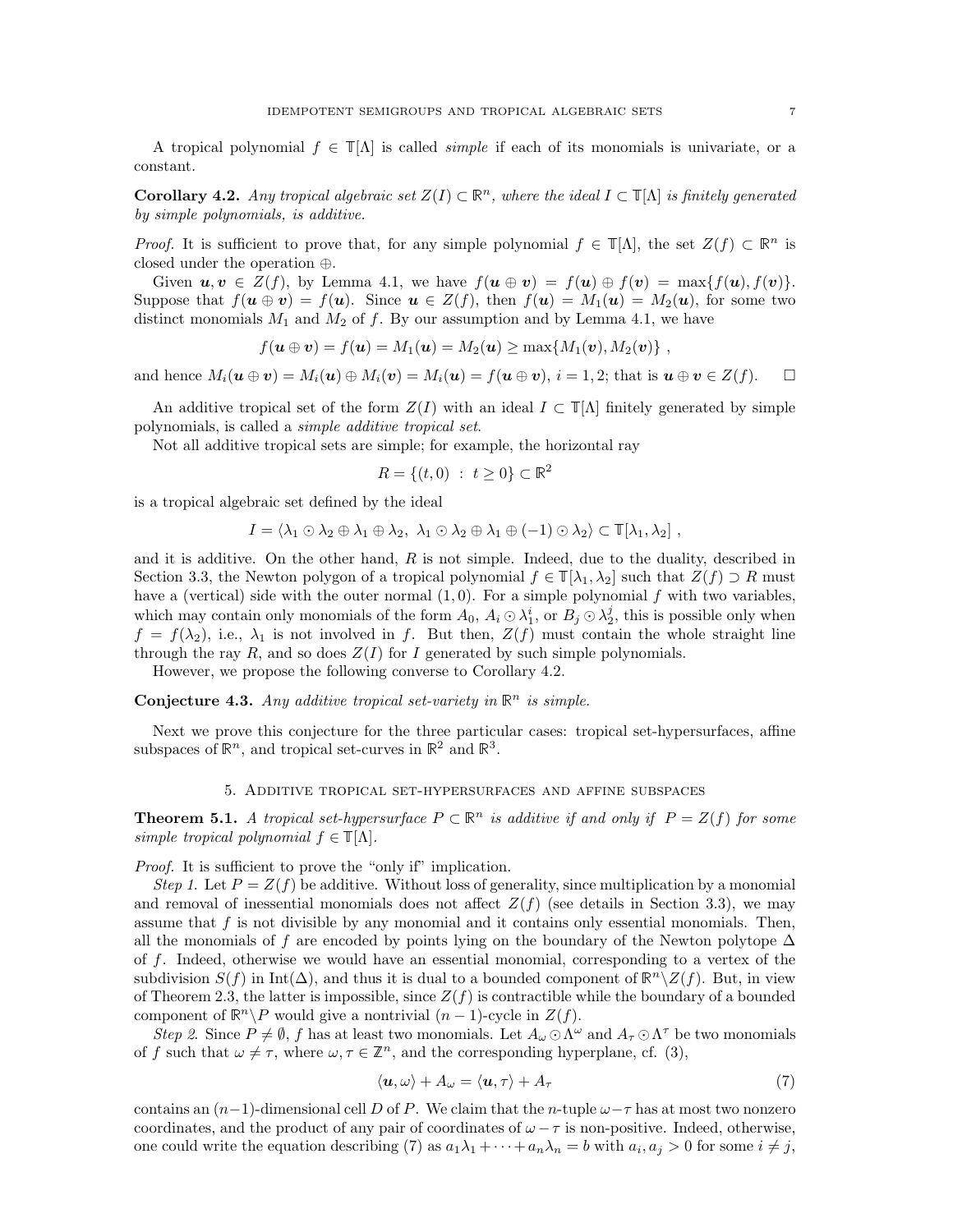and then one could choose two sufficiently close points  $u' = (u'_1, \ldots, u'_n), u'' = (u''_1, \ldots, u''_m)$  in the interior of  ${\cal D}$  for which

$$
u'_i > u''_i
$$
,  $u'_j < u''_j$ ,  $u'_k = u''_k$ , for all  $k \neq i, j$ .

But then,  $u' \oplus u'' \notin D$ , since this sum does not satisfy (7).

Step 3. Suppose that  $n = 2$ , and  $P = Z(f)$  for  $f \in \mathbb{T}[\lambda_1, \lambda_2]$ .

Let f contain the monomials  $A_i \odot \lambda_1^i$  and  $B_j \odot \lambda_2^j$  with  $i, j > 0$ . Assuming that f has a (essential) monomial  $A_{kl} \odot \lambda_1^k \odot \lambda_2^l$  with some  $k, l > 0$ , and taking into account the conclusions of Step 1, we obtain the three vertices  $(i, 0), (0, j)$ , and  $(k, l)$  of the subdivision  $S(f)$  lying on the boundary of the Newton polygon  $\Delta$ . Along the conclusion of Step 2, the sides of  $\Delta$  cannot be directed by vectors with positive coordinates, and hence the tropical curve U necessarily has either

- a pair of rays, directed by vectors with negative coordinates (see Figure 1(a),(b)), or
- a pair of rays, directed by vectors with positive coordinates (see Figure 1(c),(d)), or
- a pair of non-parallel rays, directed by vectors with nonnegative coordinates (see Figure  $1(e), (f)$ .

(The labels  $e_1$  and  $e_2$  in Figure 1 denote the edges of  $S(f)$  adjacent to the point  $(k, \ell)$ , the symbol  $\Delta$  designates the side of the depicted fragment of the boundary on which the Newton polygon lies; we also note that in cases (a), (c), (e), and (f), the rays drawn in bold may merge to the same vertex, this does not affect our argument.)

In all the situations described above, the tropical sums of points lying on such pairs of rays sweep a two-dimensional domain in  $\mathbb{R}^2$ , contradicting the one-dimensionality of P.

Assume f does not contain a monomial  $A_i \odot \lambda_1^i$  with  $i > 0$ . Since f is not divisible by any monomial, f should also contain a constant term  $A_0 \in \mathbb{R}$ . This yields that f has no mixed monomials  $A_{k\ell} \odot \lambda_1^k \odot \lambda_2^{\ell}$ , with  $k, \ell > 0$ , since otherwise, the Newton polygon  $\Delta$  would have a side with an outer normal whose coordinates are nonzero and having distinct signs – a contradiction to the conclusion of Step 2. Therefore,  $f$  is simple.

*Step 4*. Suppose that  $n \geq 3$ , and  $P = Z(f)$  with  $f \in \mathbb{T}[\Lambda]$ .

Write f as the sum of essential monomials:  $f = \bigoplus_{\omega \in \Omega} M_{\omega}$ , where  $\Omega \subset \mathbb{Z}^n$  is finite. Assume that f has an essential monomial  $M_{\tau}$ ,  $\tau \in \Omega$ , depending on at least two variables, say  $\lambda_1, \lambda_2$ . By definition, there are  $c_1, \ldots, c_n \in \mathbb{R}$  for which

$$
M_{\tau}(c_1,\ldots,c_n) > M_{\omega}(c_1,\ldots,c_n) \quad \text{for each} \quad \omega \in \Omega \setminus \{\tau\} \ . \tag{8}
$$

Since a small variation of  $c_1, \ldots, c_n$  does not violate (8), we can take these numbers to be generic. For generality, the precise requirement is as follows: denoting by  $\text{pr}_{12} : \mathbb{Z}^n \to \mathbb{Z}^2$  the projection of  $\mathbb{Z}^n$  to the two first coordinates of  $\mathbb{Z}^n$ , we rewrite the polynomial f as

$$
f(\lambda_1,\ldots,\lambda_n)=\bigoplus_{(k_1,k_2)\in\operatorname{pr}_{12}(\Omega)}\lambda_1^{k_1}\odot\lambda_2^{k_2}\odot f_{k_1k_2}(\lambda_3,\ldots,\lambda_n)\;,
$$

where

$$
f_{k_1k_2}(\lambda_3,\ldots,\lambda_n)=\bigoplus_{(k_1,k_2,k_3,\ldots,k_n)\in\Omega}A_{k_1\cdots k_n}\odot\lambda_3^{k_3}\odot\cdots\odot\lambda_n^{k_n},\quad (k_1,k_2)\in\mathrm{pr}_{12}(\Omega)\ .\qquad(9)
$$

Our demand is that, for each polynomial (9), the values of the monomials at  $(c_3, \ldots, c_n)$  be distinct. Geometrically, this means that  $(c_3, \ldots, c_n)$  lies outside  $\bigcup_{(k_1,k_2)\in \text{pr}_{12}(\Omega)} Z(f_{k_1k_2}) \subset \mathbb{R}^{n-2}$ , and that such a generic choice is always possible, since the latter set is a finite polyhedral complex of dimension  $n-3$  in  $\mathbb{R}^{n-2}$ .

Let  $\Pi = {\lambda_3 = c_3, \ldots, \lambda_n = c_n} \subset \mathbb{R}^n$  be a plane in  $\mathbb{R}^n$ , and let  $g \in \mathbb{T}[\lambda_1, \lambda_2]$  be the polynomial obtained from f by substituting  $c_3, \ldots, c_n$  for  $\lambda_3, \ldots, \lambda_n$ , respectively. We claim that  $P_2 := P \cap \Pi$ is the tropical set-curve in  $\Pi$  given by g. Indeed, if  $(u_1, u_2) \in Z(g)$ , then

$$
u_1^{k_1} \odot u_2^{k_2} \odot f_{k_1k_2}(c_3,\ldots,c_n) = u_1^{\ell_1} \odot u_2^{\ell_2} \odot f_{\ell_1\ell_2}(c_3,\ldots,c_n)
$$
\n(10)

for some  $(k_1, k_2) \neq (\ell_1, \ell_2) \in \text{pr}_{12}(\Omega)$ , and thus, f has a pair of monomials reaching the value  $f(u_1, u_2, c_3, \ldots, c_n)$ , namely  $(u_1, u_2, c_3, \ldots, c_n) \in Z(f)$ . On the other hand, if  $(u_1, u_2, c_3, \ldots, c_n) \in$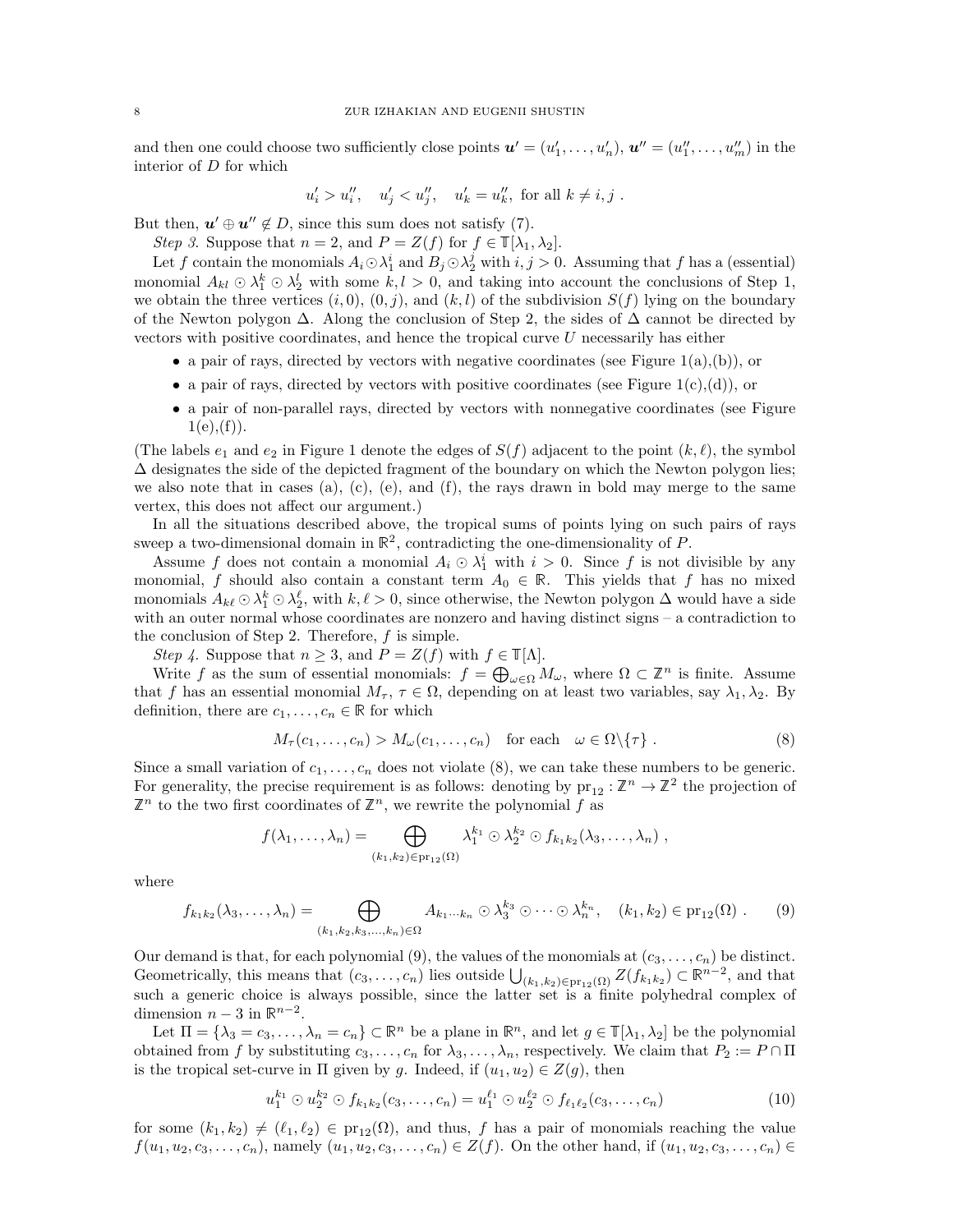

FIGURE 1. Illustration to the proof of Theorem 5.1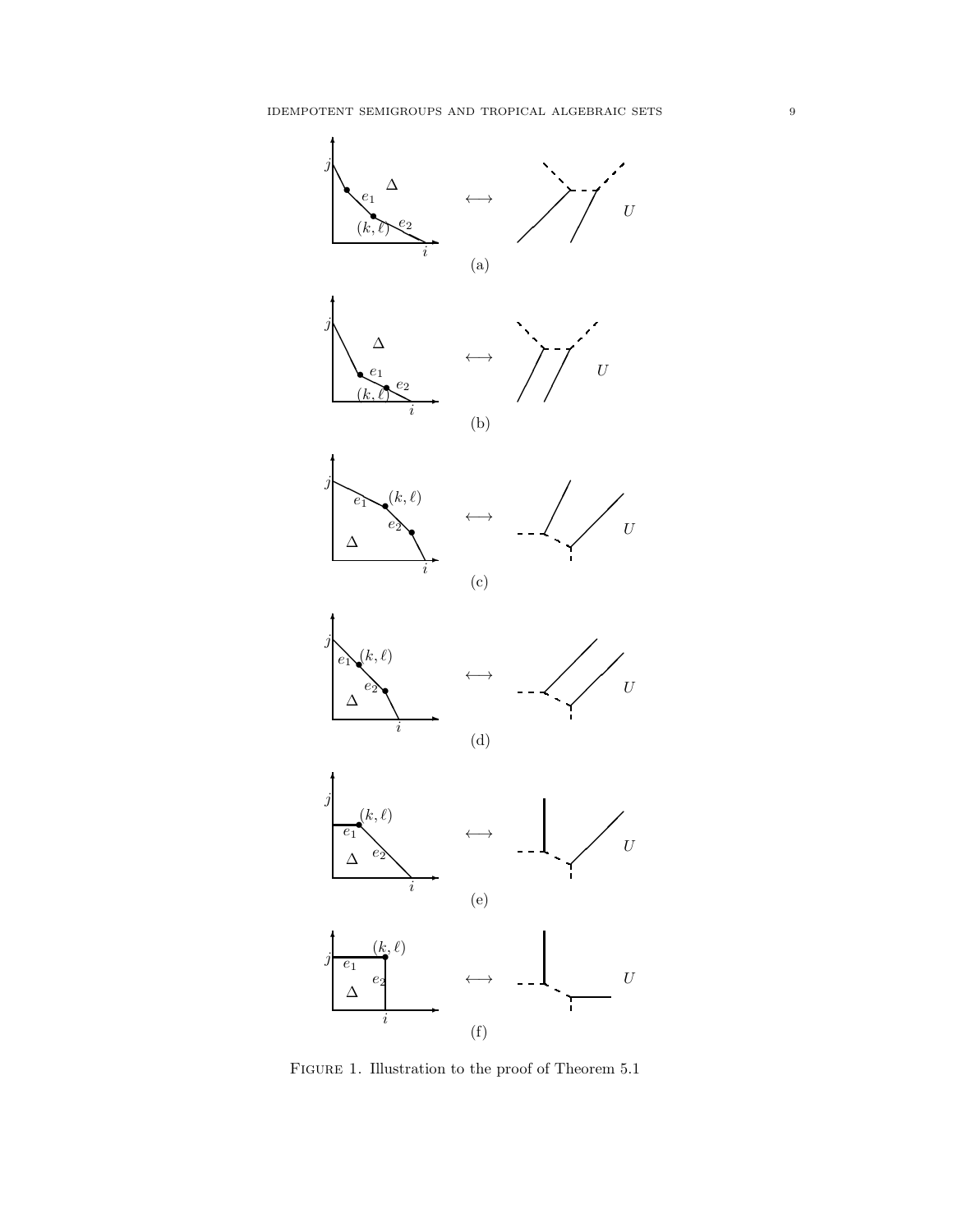$Z(f)$ , then the value  $f(u_1, u_2, c_3, \ldots, c_n)$  is attained by a pair of monomials  $M_{\omega'}, M_{\omega''}$  of f, which in addition must satisfy

$$
\mathrm{pr}_{12}(\omega') = (k_1, k_2) \neq \mathrm{pr}_{12}(\omega'') = (\ell_1, \ell_2)
$$

due to the choice of  $(c_3, \ldots, c_n)$ . Hence, equality (10) is satisfied, which means that  $(u_1, u_2) \in Z(g)$ . The 2-plane  $\Pi = \{\lambda_3 = c_3, \ldots, \lambda_n = c_n\}$  is a subgroup of  $(\mathbb{R}^n, \oplus)$  isomorphic to  $(\mathbb{R}^2, \oplus)$ , and

therefore  $P_2$  is an additive tropical set-curve in  $\mathbb{R}^2$ .

To summarize, we have  $pr_{12}(\tau) = (k, \ell)$  with  $k, \ell > 0$  for monomial  $M_{\tau}$  initially chosen to be essential. Then, the monomial  $N_{k\ell} = \lambda_1^k \odot \lambda_2^{\ell} \odot f_{k\ell}(c_3,\ldots,c_n)$  of g is essential as well, since, due to (8), its value at  $(c_1, c_2)$  is greater than that for all the other monomials of g. As shown in Step 3, the sum  $\hat{g}$  of the essential monomials of g must be a simple polynomial, possibly multiplied by a monomial. Since  $N_{k\ell}$  is essential and depends both on  $\lambda_1$  and  $\lambda_2$ , the polynomial  $\hat{g}$  is divisible either by  $\lambda_1$  or by  $\lambda_2$ . If  $\hat{g}$  is divisible by  $\lambda_1$ , then so is g. Indeed, otherwise, at least one of the monomials of g depends only on  $\lambda_2$ , and would correspond to a vertex of the Newton polygon. Thus, it must be essential (see Section 3.3). Finally, notice that if g is divisible by  $\lambda_1$ , then so is f, contradicting the assumption of Step 1.

The proof of Theorem 5.1 is completed.

Another example of simple additive tropical sets is provided by additive affine subspaces of  $\mathbb{R}^n$ . Note that a hyperplane in  $\mathbb{R}^n$  is a tropical set-hypersurface, since it can be defined by a tropical binomial. Respectively, any rational affine subspace of  $\mathbb{R}^n$  is a tropical set-variety defined by a number of tropical binomials.

**Theorem 5.2.** An affine subspace  $P \subset \mathbb{R}^n$ , parallel to a linear subspace defined over Q, is additive if and only if P is simple.

*Proof.* As before, given an additive affine subspace  $P \subset \mathbb{R}^n$ , the task is to find simple tropical binomials that define P. In view of Theorem 5.1, we may assume that  $k = \dim(P) \leq n-2$ . Choose a base  $v_1, \ldots, v_k$  of the linear space parallel to P and, without loss of generality, assume that the first  $k\times k$  minor of the coordinate matrix of  $v_1, \ldots, v_k$  is nonsingular. Then P projects onto a hyperplane  $P_i$  in the coordinate  $(k + 1)$ -plane  $\Pi_i = \{\lambda_j = 0, k < j \le n, j \neq i\}, i = k + 1, \ldots, n$ . Using Theorem 5.1 again, we have  $P_i = Z(f_i) \cap \Pi_i$ , where  $f_i$  is a simple binomial for each  $i = k+1, \ldots, n$ , and hence  $P = \bigcap_{i=k+1}^{n} Z(f_i) = Z(f_{k+1}, \ldots, f_n).$ 

# 6. Additive tropical set-curves

The treatment of additive tropical set-curves appears to be more involved and delicate than one may expect. Our exposition appeals to the natural idea of considering the projections of a given curve to the coordinate planes and taking the intersection of the cylinders built over all these projections. This intersection can be greater than the original curve, and the central problem is then to remove unnecessary pieces; this is what we are doing below. So, we proceed as follows: first, we clarify several geometric properties of additive tropical set-curves, later we construct some auxiliary additive tropical sets, and, finally, we prove that additive tropical set-curves are simple.

6.1. Geometry of additive tropical set-curves. Let  $U \subset \mathbb{R}^n$   $(n \geq 2)$  be an additive tropical set-curve. Without loss of generality, we may assume that  $U$  does not lie entirely in any hyperplane  $\lambda_i = \text{const}, 1 \leq j \leq n.$ 

We denote the sets of the vertices and edges of U, respectively as  $U^0$  and  $U^1$ . Let us outline some useful geometric properties of additive tropical set-curves.

(i) The directing vectors of the edges of U may not have a pair of coordinates having distinct signs, since otherwise, along the argument of Step 2 in the proof of Theorem 5.1, the sums of points on such an edge would fill a two-dimensional domain.

We shall equip all the edges  $e$  of U with an orientation, taking their (integral primitive) directing vectors  $a(e)$  to have only nonnegative coordinates. Note that this orientation agrees with the order given by (1). In addition, this orientation defines a partial order in  $U^1$  by letting  $e \succ e'$  when e and e' have a common vertex  $u, e'$  coming to  $u$ , and e emanating from  $u$ . The poset  $U^1$  has a unique maximal element, which is a ray directed to  $\mathbb{R}^n_{\geq 0} := \{x_1 \geq 0, \ldots, x_n \geq 0\}$ . Indeed, otherwise, one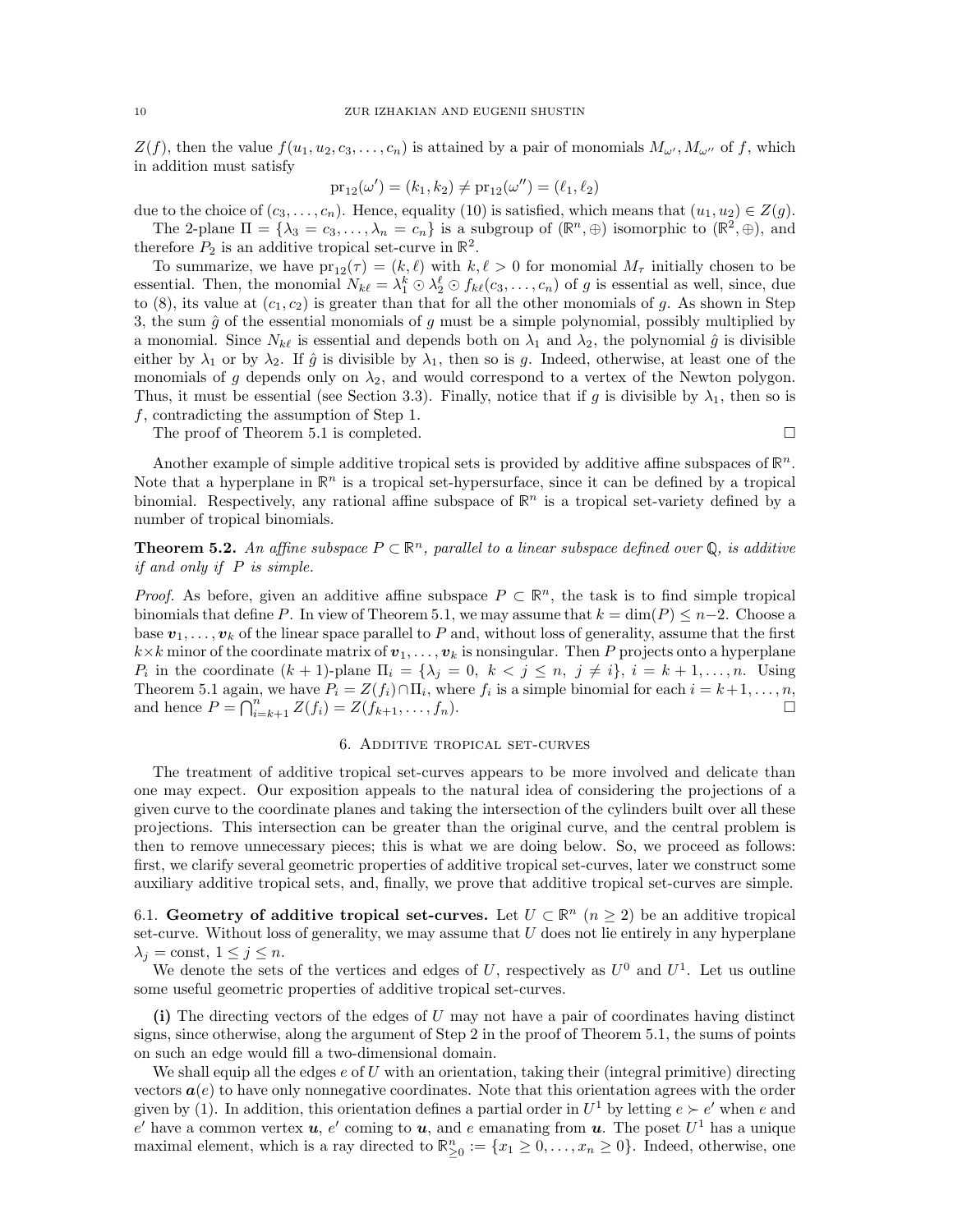would have two rays directed to  $\mathbb{R}^n_{\geq 0}$ , and then, as was shown in Step 3 of the proof of Theorem 5.1, the sums of points on such two edges would sweep a two-dimensional domain.

(ii) Let  $u \in U^0$  and  $C_u^1 = \{e \in U^1 : u \in e\}$ . As pointed above, in the notation of Section 3.2, we have

$$
\mathbf{a}_{\mathbf{u}}(e) \in \mathbb{R}_{\geq 0}^n \cup \mathbb{R}_{\leq 0}^n \quad \text{for all } e \in U_{\mathbf{u}}^1, \quad \text{where } \mathbb{R}_{\leq 0}^n = \{x_1 \leq 0, \dots, x_n \leq 0\} \; .
$$

Furthermore, due to (4),  $U^1_{\boldsymbol{u}}$  must contain at least one edge e with  $\boldsymbol{a}_{\boldsymbol{u}}(e) \in \mathbb{R}^n_{\geq 0}$  and at least one edge  $e'$  with  $a_u(e') \in \mathbb{R}_{\leq 0}^n$ . We also claim that  $U_u^1$  contains precisely one edge  $e$  with  $a_u(e) \in \mathbb{R}_{\geq 0}^n$ . Indeed, otherwise, the sums of points on such two edges would sweep a two-dimensional domain. We denote this edge by  $e_{u}$ . A similar reasoning shows that there is at most one edge  $e'$  with  $a_{u}(e') \in \mathbb{R}_{<0}^{n} := \{x_1 < 0, \ldots, x_n < 0\}.$ 

(iii) Next, we notice that if  $a_u(e_u) \in \{x_i = 0\}$ , then  $a_u(e') \in \{x_i = 0\}$  for all  $e' \in U_u^1$ . Indeed, if  $a_u(e')$  has a nonzero *i*-th coordinate for some  $e' \in U_u^1$ , then, due to (4), there should be some  $a_{\mathbf{u}}(e'')$ ,  $e'' \in U^1_{\mathbf{u}}$ , with a positive *i*-th coordinate in contrary to  $a_{\mathbf{u}}(e'') \in \mathbb{R}^n_{\leq 0}$  for all  $e'' \in C^1_{\mathbf{u}} \setminus \{e_{\mathbf{u}}\}.$ 

(iv) Let  $U_+$  denote the union of those edges  $e \in U^1$  whose directing vectors satisfy

$$
\mathbf{a}(e) \in \mathbb{R}_{>0}^n := \{x_1 > 0, \ldots, x_n > 0\}.
$$

We point out that  $U_+ \neq \emptyset$ , since it contains the maximal edge-ray  $e \in U^1$ . Indeed, otherwise, by (iii) the whole tropical set-curve U would lie in a hyperplane  $x_i = \text{const}$  – contrary to the initial assumption. Furthermore, due to (ii),  $U_+$  must be connected and homeomorphic either to  $[0, \infty)$ or to R. We call  $U_+$  the *spine* of the additive tropical set-curve U.

(v) Let  $U^0_+ = U_+ \cap U^0 := \{u_1, \ldots, u_m\}$  be the set of vertices of U that lie on  $U_+$ . Pick  $i \in$  $\{1,\ldots,m\}$ , and associate the set  $J(e) \subset \{1,\ldots,n\}$  consisting of indices for which the coordinates of  $a_{u_i}(e)$  are negative, to each edge  $e \in U_{u_i}^1$  such that  $a_{u_i}(e) \in \mathbb{R}_{\leq 0}^n$ . The additivity condition implies that

- the map  $e \mapsto J(e)$ , restricted to  $U^1_{\mathbf{u}_i}$ , is injective,
- if  $e_1, e_2 \in U^1_{u_i}$  emanate from  $u_i$  in non-positive directions, then either  $J(e_1) \cap J(e_2) = \emptyset$ , or there is an edge  $e \in U_{\mathbf{u}_i}^1$  with  $\mathbf{a}_{\mathbf{u}_i}(e) \in \mathbb{R}_{\leq 0}^n$  such that  $J(e) = J(e_1) \cap J(e_2)$ .

(vi) Let  $U_i = \{u \in U : u \lt u_i\}$ . This is the part of the curve U that lies in the shifted orthant  $u_i + \mathbb{R}_{\leq 0}^n$ . Since this orthant is a subsemigroup of  $\mathbb{R}^n$ ,  $U_i$  is an additive tropical set.

# 6.2. Auxiliary additive tropical sets. Introducing the cone

$$
\Sigma_0 := \mathbb{R}_{\leq 0}^n \backslash \mathbb{R}_{<0}^n = \{(u_1, \ldots, u_n) \in \mathbb{R}_{\leq 0}^n : u_1, \ldots, u_n = 0\},\,
$$

and denoting by  $\Sigma_u$  the shift of  $\Sigma_0$  to the cone with vertex at  $u \in \mathbb{R}^n$ , and by the results of Section 6.1, we have

$$
U\subset \widetilde{U}:=U_+\cup\bigcup_{\boldsymbol{u}\in U^0_+}\Sigma_{\boldsymbol{u}}\ .
$$

The cone  $\Sigma_u$  divides  $\mathbb{R}^n$  into two components which we denote by

$$
\mathrm{Int}(\Sigma_{\mathbf{u}})=\mathbf{u}+\mathbb{R}_{<0}^n \quad \text{and} \quad \mathrm{Ext}(\Sigma_{\mathbf{u}})=\mathbb{R}^n\backslash (\Sigma_{\mathbf{u}}\cup \mathrm{Int}(\Sigma_{\mathbf{u}}))\ .
$$

The cone  $\Sigma_0$  (and, respectively, each cone  $\Sigma_{\mathbf{u}_i}$ ,  $i=1,\ldots,m$ ) splits naturally into the disjoint union of open cells, labeled by subsets  $J \subsetneq \{1, \ldots, n\},$  and defined by

$$
\Sigma_0(J) = \{(u_1, \ldots, u_n) \in \Sigma_0 : u_j < 0 \text{ as } j \in J, u_j = 0 \text{ as } j \notin J\}.
$$

Observing that

$$
\overline{\Sigma_0(J)} = \bigcup_{K \subset J} \Sigma_0(K) ,
$$

we let

$$
\mathcal{J}_i(U) = \{ J \subsetneq \{1,\ldots,n\} : \ \Sigma_{\mathbf{u}_i}(J) \cap U \neq \emptyset \} \quad \text{and} \quad \Sigma_{\mathbf{u}_i}^U = \bigcup_{J \in \mathcal{J}_i(U)} \overline{\Sigma_{\mathbf{u}_i}(J)},
$$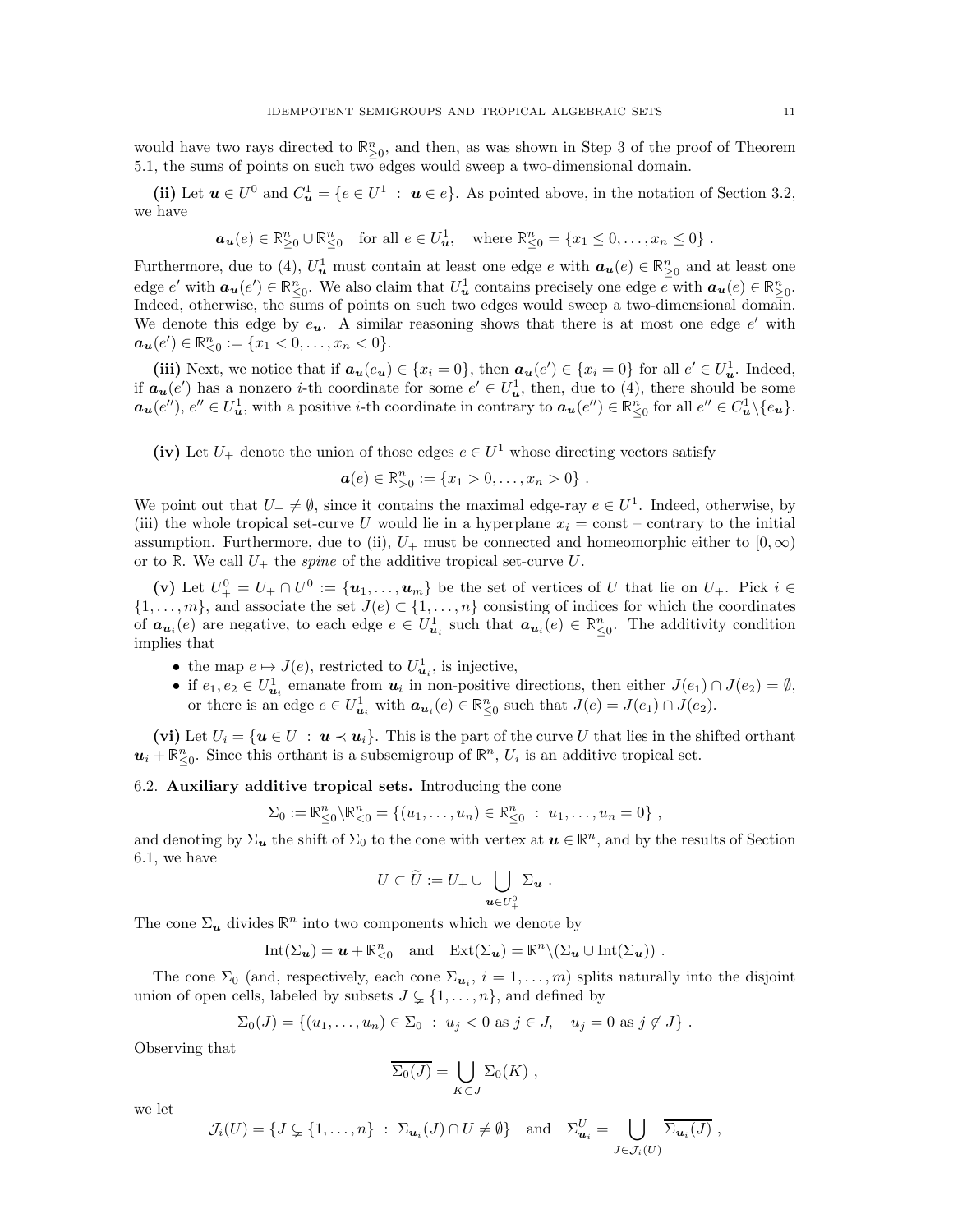for each  $i = 1, \ldots, m$ , and define

$$
\widetilde{U}_{\mathrm{red}}:=U_+\cup\bigcup_{\bm{u}\in U^0_+}\Sigma_{\bm{u}}^U\ .
$$

Note that  $U \subset \widetilde{U}_{red} \subset \widetilde{U}$  and that, for  $n = 2, U = \widetilde{U}_{red}$ .

**Lemma 6.1.**  $\widetilde{U}$  and  $\widetilde{U}_{\text{red}}$  are simple additive tropical sets.

*Proof.* We shall define  $\tilde{U}$  and  $\tilde{U}_{\text{red}}$  by simple tropical polynomials.

(1) We first consider  $\tilde{U}$ , and organize our argument in a few steps.

Step 1. Assume that  $U_+$  is homeomorphic to R. We intend to determine a (finite) set  $\Phi$ consisting of simple tropical polynomials in n variables such that  $\bigcap_{f\in\Phi}Z(f)=\tilde{U}$ . In this step we show that  $\bigcap_{f \in \Phi} Z(f) \supset \tilde{U}$ .

Let

$$
U^0_+ = {\mathbf{u}_1, \ldots, \mathbf{u}_m}, \quad \mathbf{u}_i = (u_{i1}, \ldots, u_{in}), \ i = 1, \ldots, m,
$$

with  $u_{ij} < u_{kj}$  for all  $1 \leq i \leq k \leq m, j = 1, \ldots, n$ . The set  $U_{+}$  contains  $m + 1$  edges, in order  $e_0 \prec e_1 = [\boldsymbol{u}_1, \boldsymbol{u}_2] \prec \cdots \prec e_{m-1} = [\boldsymbol{u}_{m-1}, \boldsymbol{u}_m] \prec e_m$ , where  $e_0$  and  $e_m$  are rays, whose primitive integral directing vectors are

$$
\mathbf{a}(e_i) = (a_{i1}, \dots, a_{in}) \in \mathbb{R}_{>0}^n, \quad i = 0, \dots, m .
$$

In particular,  $u_{i+1,s} - u_{is} = a_{is}\mu_i$  for some  $\mu_i > 0$  for each  $1 \leq i < m$  and  $s = 1, \ldots, n$ .

Let  $p_0, \ldots, p_m$  and  $b(i, j), i = 0, \ldots, m, j = 1, \ldots, n$ , be positive integers such that

- (P1)  $p_i$  is divisible by  $2a_{i1} \cdots a_{in}$ ,  $i = 0, \ldots, m;$
- (P2)  $b(0, j) \gg n$  and  $b(i, j) b(i 1, j) \gg n$  for all  $i = 1, ..., m, j = 1, ..., n$ , where  $b(i, j) := p_i/a_{ij}.$

By definition

$$
a_{ik}b(i,k) = a_{ik}b(i,\ell) \text{ for all } k,\ell = 1,\ldots,n, i = 1,\ldots,m-1.
$$
 (11)

Now we introduce the set  $\Phi \subset \mathbb{T}[\Lambda]$  of  $n(n-1)/2$  simple tropical polynomials  $f_{k\ell}, 1 \leq k < \ell \leq n$ , given by

$$
f_{k\ell} = \left( \bigoplus_{i=0}^{m} \left( A_{ik}^{k\ell} \odot \lambda_k^{b(i,k)} \oplus A_{i\ell}^{k\ell} \odot \lambda_\ell^{b(i,\ell)} \right) \right) \n\oplus \left( \bigoplus_{i=0}^{m-1} \bigoplus_{\substack{1 \leq j \leq n \\ j \neq k,\ell}} \left( B_{i+1,j}^{k\ell} \odot \lambda_j^{b(i+1,j)-j} \oplus C_{ij}^{k\ell} \odot \lambda_j^{b(i,j)+j} \right) \right),
$$
\n(12)

whose coefficients  $A^*_*$  are as specified below. The monomials of  $f_{k\ell}$  correspond to the following integral points:

- (i)  $m + 1$  points  $P_{ki} = b(i, k)\varepsilon_k$ ,  $i = 0, \ldots, m$ , on the k-th axis;
- (ii)  $m + 1$  points  $P_{\ell i} = b(i, \ell) \varepsilon_{\ell}$ ,  $i = 0, \ldots, m$ , on the  $\ell$ -th axis;
- (iii)  $2m$  points  $P_{ji}^+ = (b(i, j) + j)\varepsilon_j$ ,  $i = 0, ..., m 1$ , and  $P_{ji}^- = (b(i, j) j)\varepsilon_j$ ,  $i = 1, ..., m$ , on the *j*-th axis for all  $1 \leq j \leq n$ ,  $j \neq k$ ,  $\ell$  (here  $\varepsilon_j$  denotes the *j*-th unit orthant).

The Newton polytope of  $f_{k\ell}$  naturally splits off the subpolytopes

$$
\Pi_{k\ell}^{i} = \text{conv}\{P_{k,i-1}, P_{ki}, P_{\ell,i-1}, P_{\ell i}, P_{j,i-1}^{+}, P_{ji}^{-}, j \neq k, \ell\}, \quad i = 1, \dots, m. \tag{13}
$$

Now we impose conditions on the coefficients of  $f_{k\ell}$ :

$$
\left(A_{i-1,k}^{k\ell} \odot \lambda_k^{b(i-1,k)}\right)\Big|_{\mathbf{u}_i} = \left(A_{i-1,\ell}^{k\ell} \odot \lambda_\ell^{b(i-1,\ell)}\right)\Big|_{\mathbf{u}_i} = \left(A_{ik}^{k\ell} \odot \lambda_k^{b(i,k)}\right)\Big|_{\mathbf{u}_i}
$$
\n
$$
= \left(A_{i\ell}^{k\ell} \odot \lambda_\ell^{b(i,\ell)}\right)\Big|_{\mathbf{u}_i}
$$
\n
$$
= \left(B_{ij}^{k\ell} \odot \lambda_j^{b(i,j)-j}\right)\Big|_{\mathbf{u}_i} = \left(C_{i-1,j}^{k\ell} \odot \lambda_j^{b(i-1,j)+j}\right)\Big|_{\mathbf{u}_i},\tag{14}
$$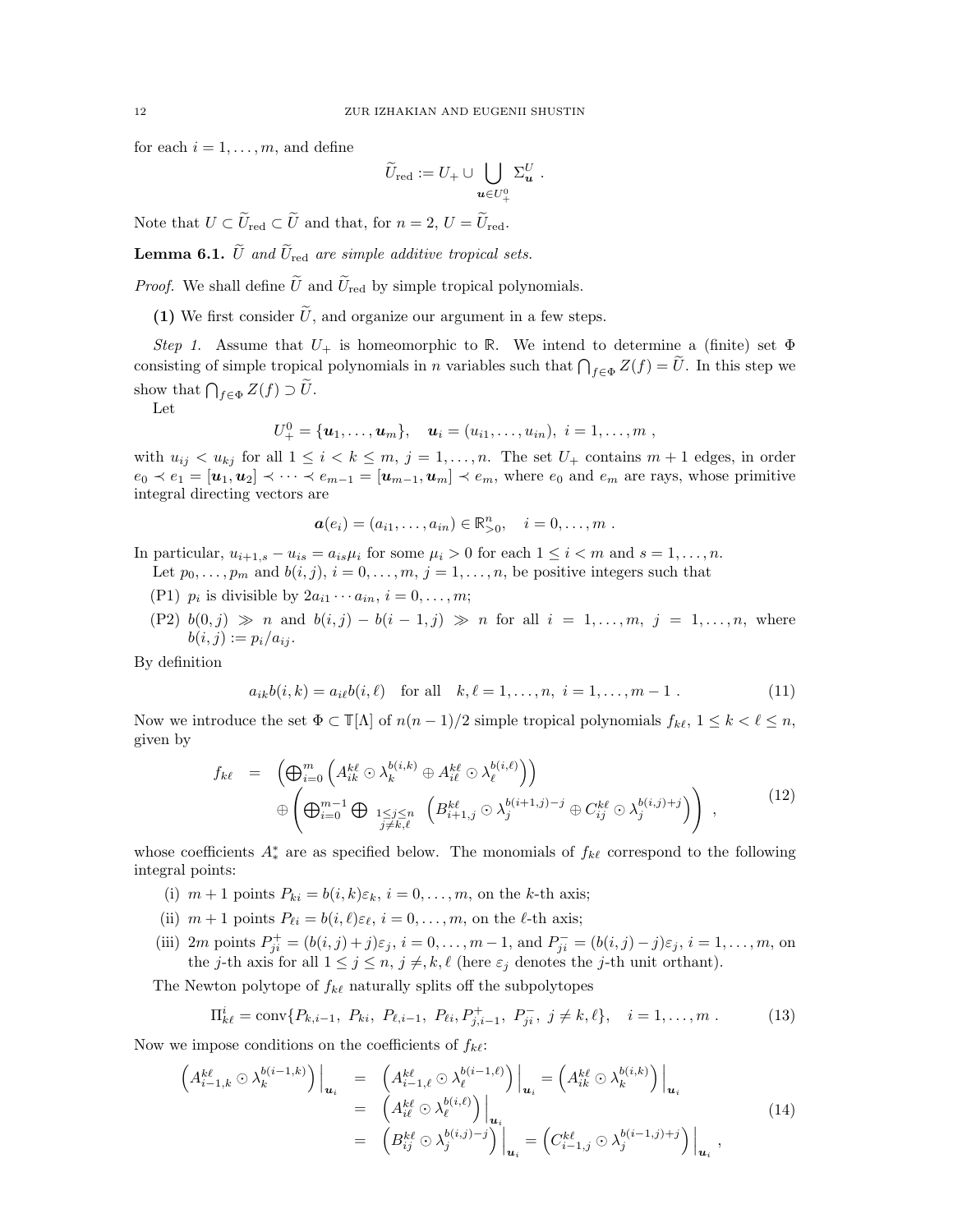for all  $i = 1, \ldots, m, 1 \leq k < \ell \leq n, 1 \leq j \leq n, j \neq k, \ell$ . We should check the consistency of system (14), since each of the coefficients  $A_{ik}^{k\ell}$ ,  $A_{i\ell}^{k\ell}$ ,  $i = 1, ..., m-1$ , enters two equations in this system. The verification goes as follows: (14) reads as

$$
A_{i-1,k}^{k\ell} + u_{ik}b(i-1,k) = A_{i-1,\ell}^{k\ell} + u_{i\ell}b(i-1,\ell) = A_{ik}^{k\ell} + u_{ik}b(i,k) = A_{i\ell}^{k\ell} + u_{i\ell}b(i,\ell) \tag{15}
$$

as  $1 \leq i \leq m$ ; then, we have to show that

$$
A_{ik}^{k\ell} + u_{ik}b(i,k) = A_{i\ell}^{k\ell} + u_{i\ell}b(i,\ell) \implies A_{ik}^{k\ell} + u_{i+1,k}b(i,k) = A_{i\ell}^{k\ell} + u_{i+1,\ell}b(i,\ell)
$$

as  $1 \leq i < m$ , or, equivalently, that

$$
(u_{i+1,k}-u_{ik})b(i,k)=(u_{i+1,\ell}-u_{i\ell})b(i,\ell), \quad 1\leq i < m,
$$

which finally reduces to assumption  $(11)$ . The solutions of  $(14)$  form a one-parametric family, we pick one of these solutions.

Now consider the truncation of  $f_{k\ell}$  to one variable (i.e., the sum of monomials containing the only a chosen variable). From (15) and property (P2) above, we derive

$$
A_{i+1,k}^{k\ell} + \alpha_{i+1,k}b(i+1,k) = A_{ik}^{k\ell} + \alpha_{i+1,k}b(i,k)
$$

$$
\implies A_{i+1,k}^{k\ell} + \alpha_{ik}b(i+1,k) < A_{ik}^{k\ell} + \alpha_{ik}b(i,k) = A_{i-1,k}^{k\ell} + \alpha_{ik}b(i-1,k) \;,
$$

which immediately generalizes to

$$
\left\{ \begin{pmatrix} A_{ik}^{k\ell} \odot \lambda_k^{b(i,k)} \vert u_i > \left( A_{sk}^{k\ell} \odot \lambda_k^{b(s,k)} \right) \vert u_i \\ \left( A_{i\ell}^{k\ell} \odot \lambda_\ell^{b(i,\ell)} \right) \vert u_i > \left( A_{s\ell}^{k\ell} \odot \lambda_\ell^{b(s,\ell)} \right) \vert u_i & \text{when } |i-s| \ge 2 \ . \end{pmatrix} \right\}
$$
\n
$$
(16)
$$

Similarly, we have

$$
\begin{cases}\n\left(B_{i+1,j}^{k\ell} \odot \lambda_j^{b(i+1,j)-j}\right)\Big|_{\mathbf{u}_i} > \left(B_{s+1,j}^{k\ell} \odot \lambda_j^{b(s+1,j)-j}\right)\Big|_{\mathbf{u}_i}, \\
\left(C_{ij}^{k\ell} \odot \lambda_j^{b(i,j)+j}\right)\Big|_{\mathbf{u}_i} > \left(C_{sj}^{k\ell} \odot \lambda_j^{b(s,j)+j}\right)\Big|_{\mathbf{u}_i}, \quad \text{when } i \neq s .\n\end{cases} \tag{17}
$$

Altogether, this means that all the monomials of the considered truncation are essential.

The latter property and condition (14) imply that the subdivision  $S(f_{k\ell})$  of the Newton polytope  $\Delta(f_{k\ell})$  contains the polytopes  $\Pi_i^{k\ell}, i = 1,\ldots,m$ , defined by (13). Furthermore, each polytope  $\Pi_i^{k\ell}$ is dual to the vertex  $u_i$  (in the sense of Section 3.3), and the polytope's edges lying on the coordinate axes are dual to the facets of the cone  $\Sigma_{u_i}$ .

Next, the edge  $[P_{ki}, P_{li}]$  of the subdivision  $S(f_{k\ell})$  is dual to a convex  $(n-1)$ -dimensional polyhedron in  $Z(f_{k\ell})$  that contains either the point  $u_1$  as  $i = 0$ , or the points  $u_{i-1}$  and  $u_i$  as  $1 \leq i \leq m$ , or the point  $u_m$  as  $i = m$ . In the case of  $1 \leq i \leq m$ , due to convexity, the referred polyhedron contains the whole edge  $e_i$  of  $U_+$ . In the case when  $i = 0$  or m, due to the orthogonality of  $[P_{ki}, P_{li}]$  to this polyhedron and to the edge  $e_i$  (the latter orthogonality emerges from (11)), the hyperplane spanned by the polyhedron contains the edge  $e_i$ . Moreover, the following comparison of monomials says that the polyhedron itself contains  $e_i$ : due to (11) and (14), for  $u = u_1 - ta(e_0) \in e_0, t > 0$ , and any  $j \neq k, \ell, 1 \leq j \leq n$ , one has

$$
\begin{array}{rcl}\n\left(C_{0j}^{k\ell} \odot \lambda_{j}^{b(0,j)+j}\right)\Big|_{\mathbf{u}} & = & \left(C_{0j}^{k\ell} \odot \lambda_{j}^{b(0,j)+j}\right)\Big|_{\mathbf{u}_{1}} - ta_{0j}b(0,j) - ta_{0j}j \\
& = & \left(A_{0k}^{k\ell} \odot \lambda_{j}^{b(0,k)}\right)\Big|_{\mathbf{u}_{1}} - ta_{0k}b(0,k) - ta_{0j}j \\
& = & \left(A_{0k}^{k\ell} \odot \lambda_{j}^{b(0,k)}\right)\Big|_{\mathbf{u}} - ta_{0j}j \\
&< & \left(A_{0k}^{k\ell} \odot \lambda_{j}^{b(0,k)}\right)\Big|_{\mathbf{u}}^{ \mathbf{u}}\n\end{array}
$$

and similarly, for  $u = u_m + ta(e_m) \in e_m$ ,  $t > 0$ ,

$$
\left(B_{mj}^{k\ell}\odot\lambda_j^{b(m,j)-j}\right)\Big|_{\boldsymbol{u}}<\left(A_{mk}^{k\ell}\odot\lambda_k^{b(m,k)}\right)\Big|_{\boldsymbol{u}}.
$$

Thus,  $\bigcap_{k,\ell} Z(f_{k\ell}) \supset \widetilde{U}$ .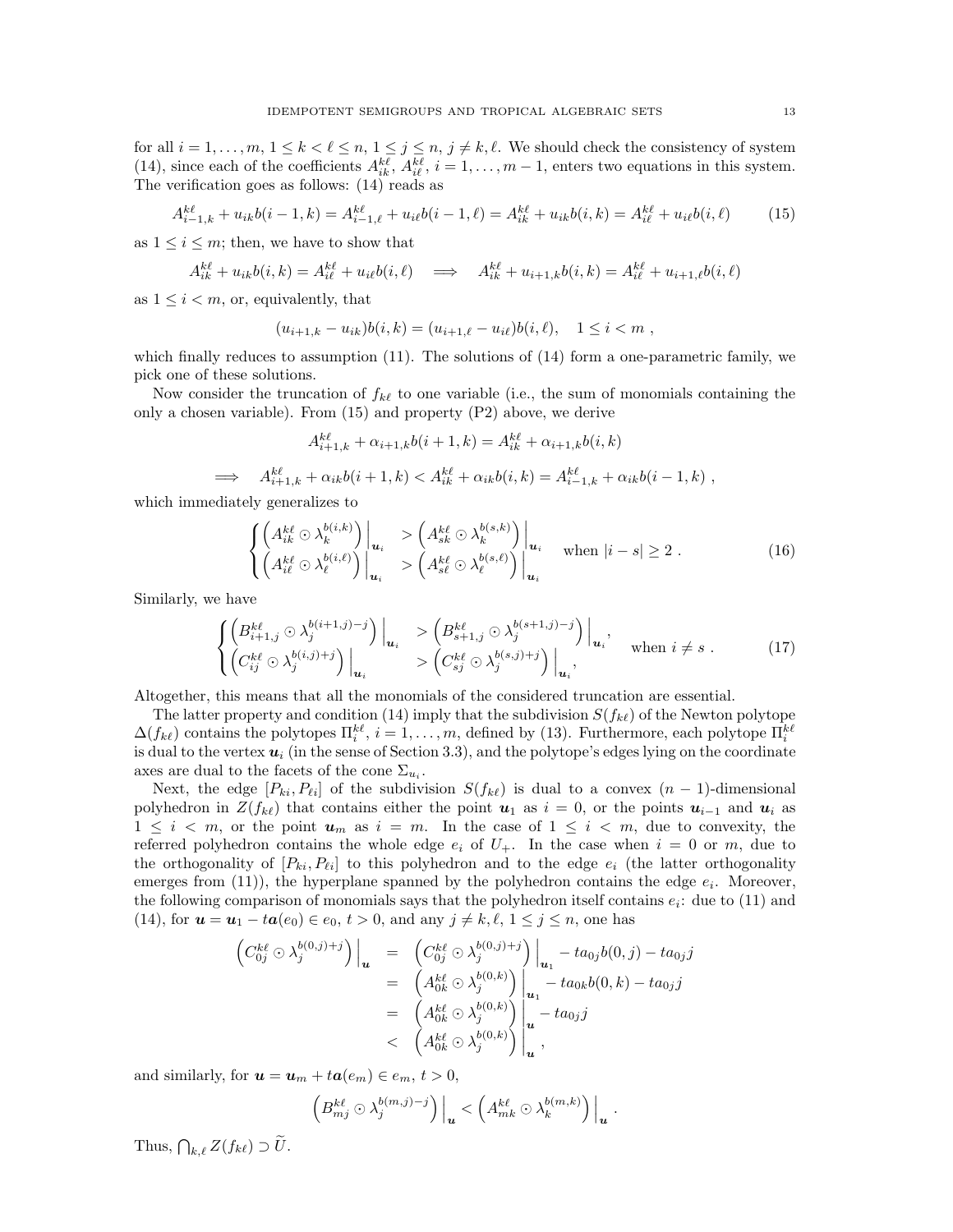Step 2. Let us prove the inverse relation  $\bigcap_{k,\ell} Z(f_{k\ell}) \subset \widetilde{U}$ . More precisely, we have to show that outside the cones  $\Sigma_{\boldsymbol{u}}, \boldsymbol{u} \in U^0_+$ , the ideal generated by the polynomials  $f_{k\ell}, 1 \leq k \leq \ell \leq n$ , defines a subset of  $U_+$ .

First, we introduce extra notation referring to the splitting of each polynomial  $f_{k\ell}, 1 \leq k < \ell \leq$ n, into the following (tropical) sum:

$$
f_{k\ell} = f_{k\ell}^{(0)} \oplus f_{k\ell}^{(1)} \oplus \cdots \oplus f_{k\ell}^{(m)},
$$
  
\n
$$
f_{k\ell}^{(0)} = A_{k\ell}^{0k} \odot \lambda_k^{b(0,k)} \oplus A_{k\ell}^{0\ell} \odot \lambda_\ell^{b(0,\ell)} \oplus \bigoplus_{j \neq k,\ell} C_{k\ell}^{0j} \odot \lambda_j^{b(0,j)+j},
$$
  
\n
$$
f_{k\ell}^{(m)} = A_{k\ell}^{mk} \odot \lambda_k^{b(m,k)} \oplus A_{k\ell}^{m\ell} \odot \lambda_\ell^{b(m,\ell)} \oplus \bigoplus_{j \neq k,\ell} B_{k\ell}^{mj} \odot \lambda_j^{b(m,j)-j},
$$
  
\n
$$
f_{k\ell}^{(i)} = A_{k\ell}^{ik} \odot \lambda_k^{b(i,k)} \oplus A_{k\ell}^{i\ell} \odot \lambda_\ell^{b(i,\ell)} \oplus \bigoplus_{j \neq k,\ell} \left( B_{k\ell}^{ij} \odot \lambda_j^{b(i,j)-j} \oplus C_{k\ell}^{ij} \odot \lambda_j^{b(i,j)+j} \right), \quad 1 \leq i < m.
$$

Let  $u' = (u'_1, \ldots, u'_n) \in \bigcap_{k,\ell} Z(f_{k\ell}) \cap \text{Ext}(\Sigma_{u_m})$ . Without loss of generality, we may assume that  $u_m = 0$  and  $f_{k\ell}(u_m) = 0$ , for all  $1 \leq k < \ell \leq n$ . Then, in particular,

$$
f_{k\ell}^{(m)} = \lambda_k^{b(m,k)} \oplus \lambda_\ell^{b(m,\ell)} \oplus \bigoplus_{j \neq k,\ell} \lambda_j^{b(m,j)-j} ,
$$

and the point **u** is such that  $u'_i > 0$  as i belongs to a nonempty subset  $J \subset \{1, \ldots, n\}$ , and  $u'_j \leq 0$ as  $j \notin J$ . It follows immediately from (14), (16), and (17) that, for any fixed  $1 \leq k < \ell \leq n$ , the top degree monomials of  $f_{k\ell}$  in the variables  $\lambda_i, i \in J$ , take positive values at  $u'$ . These values are greater than the values taken by the other monomials in  $\lambda_i$ ,  $i \in J$ , at  $u'$ . Similarly, the monomials in  $\lambda_j$ ,  $j \notin J$ , take negative values at  $u'$ . This means that the geometry of  $Z(f_{k\ell})$  in  $Ext(\Sigma_{u_m})$  is determined by the top degree monomials of  $f_{k\ell}$ , i.e. by  $f_{k\ell}^{(m)}$ .

Next, we have

$$
\max_{r=1,\dots,n} \lambda_r^{b(m,r)}|_{u'_r} = \lambda_i^{b(m,i)}|_{u'_i} > \lambda_j^{b(m,j)}|_{u'_j}, \quad i \in J', \ j \notin J' \ ,
$$

for some set  $J' \subset J$ . Assuming that  $J' \subsetneq \{1, ..., n\}$ , we pick  $k \in J'$  and  $\ell \in \{1, ..., n\}\setminus J'$ , and obtain the following:

$$
\lambda_k^{b(m,k)}\big|_{u'_k} = \lambda_i^{b(m,i)}\big|_{u'_i} > \lambda_i^{b(m,i)-i}\big|_{u'_i} \quad \text{for all} \quad i \in J'\backslash\{k\} \;,
$$
  

$$
\lambda_k^{b(m,k)}\big|_{u'_k} > \lambda_i^{b(m,i)}\big|_{u'_i} \text{ for all } i \in J\backslash J', \quad \text{and } \lambda_k^{b(m,k)}\big|_{u'_k} > 0 \ge \lambda_i^{b(m,i)-i}\big|_{u'_i} \text{ for all } i \notin J \; ;
$$

this means that the value  $f_{k\ell}^{(m)}(\mathbf{u}')$  is attained by a unique monomial, i.e.,  $\mathbf{u}' \notin Z(f_{k\ell})$ . Hence,  $J' = \{1, \ldots, n\}$ , which, due to (11), implies that  $u' = \mu a(e_m)$  with  $\mu > 0$ ; that is  $u' \in U_+$ .

Let  $u' \in \bigcap_{k,\ell} Z(f_{k\ell}) \cap \text{Ext}(\Sigma_{u_{m-1}}) \cap \text{Int}(\Sigma_{u_m}),$  that is  $u' = (u'_1, \ldots, u'_n)$  such that  $0 > u'_i >$  $u_{m-1,i}, i \in J$  and  $0 > u_{m-1,j} \ge u'_j$ , for  $j \notin J$ , where  $J \subset \{1, \ldots, n\}$  is some nonempty set. These relations, together with equalities (14) and inequalities (16), (17), yield that

$$
f_{k\ell}^{(m-1)}(\boldsymbol{u}') > \max\{f_{k\ell}^{(0)}(\boldsymbol{u}'), \ldots, f_{k\ell}^{(m-2)}(\boldsymbol{u}'), f_{k\ell}^{(m)}(\boldsymbol{u}')\} \quad 1 \leq k < \ell \leq n ;
$$

nevertheless the value  $f_{k\ell}^{(m-1)}(\boldsymbol{u}')$  can be attained only by monomials which depend on  $\lambda_j$ ,  $j \in J$ . In view of  $u_m = 0$ ,  $f_{k\ell}(u_m) = 0$ , and equalities (14) for  $i = m$ , we then get

$$
f_{k\ell}^{(m-1)} = \lambda_k^{b(m-1,k)} \oplus \lambda_\ell^{b(m-1,\ell)} \oplus \bigoplus_{j \neq k,\ell} \left( B_{k\ell}^{m-1,j} \odot \lambda_j^{b(m-1,j)-j} \oplus \lambda_j^{b(m-1,j)+j} \right) .
$$

Furthermore, due to equalities (14) for  $i = m - 1$  and inequalities (16), (17), we have

$$
\lambda_i^{b(m-1,i)}|_{u'_i} > \lambda_i^{b(m-1,i)}|_{u_{m-1,i}} = f_{ij}(\mathbf{u}_{m-1}) \text{ for all } i \in J, j \neq i,
$$
  

$$
\lambda_j^{b(m-1,j)}|_{u'_j} \le \lambda_j^{b(m-1,j)}|_{u_{m-1,j}} = f_{ij}(\mathbf{u}_{m-1}) \text{ for all } j \notin J, i \neq j.
$$

Hence,

$$
\max_{r=1,\dots,n} \lambda_r^{b(m-1,r)}|_{u'_r} = \lambda_i^{b(m-1,i)}|_{u'_i} > \lambda_j^{b(m-1,j)}|_{u'_j} \quad \text{as} \quad i \in J', \ j \notin J' \tag{18}
$$

for some nonempty set  $J' \subset J$ . Suppose that  $J' \subsetneq \{1, \ldots, n\}$ , and pick  $k \in J'$ ,  $\ell \notin J'$ . Then

Eq. (18) 
$$
\implies \lambda_k^{b(m-1,k)}|_{u'_k} > \lambda_\ell^{b(m-1,\ell)}|_{u'_\ell}
$$
, (19)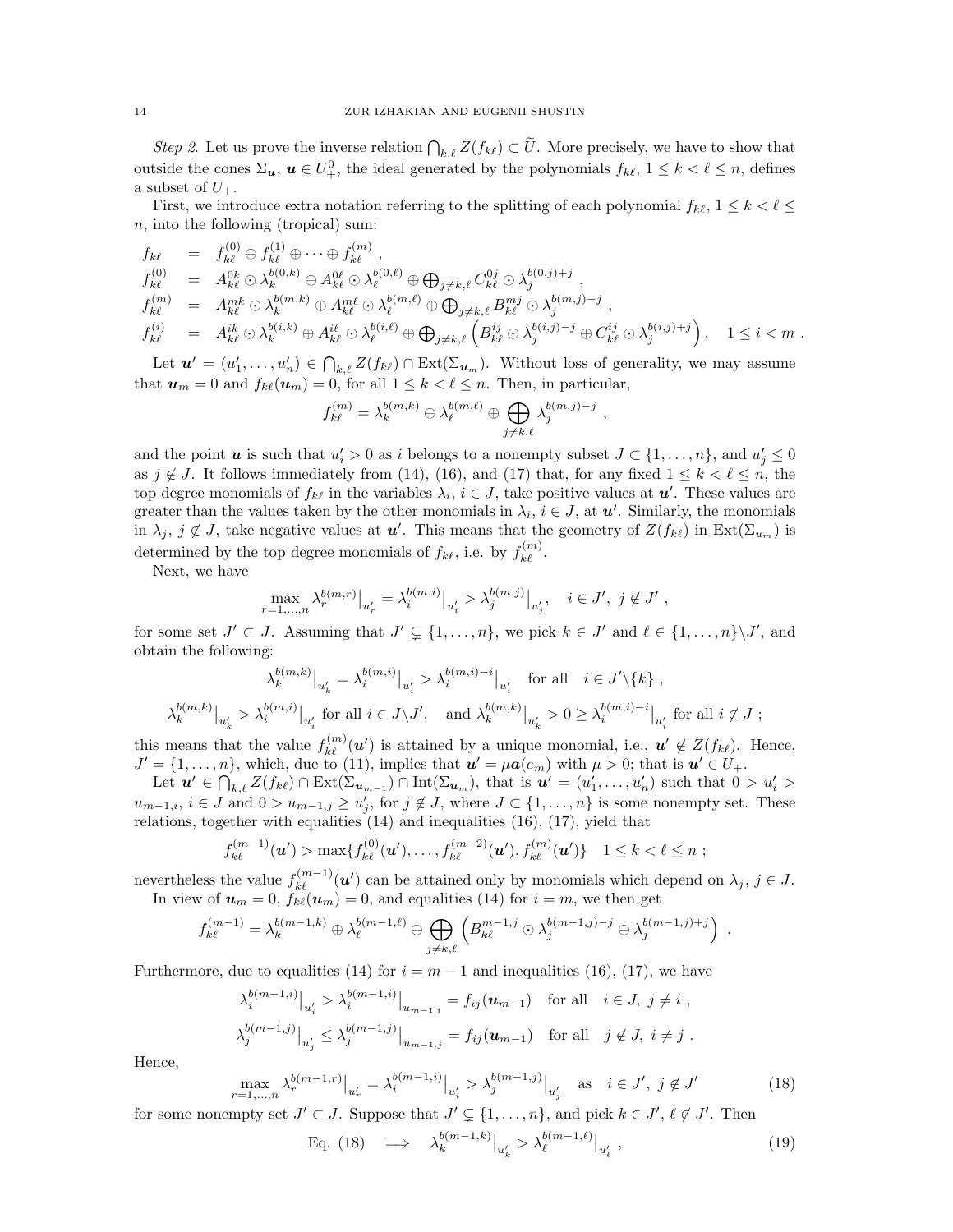Eq. (18) & 
$$
u'_i < 0 \implies \lambda_k^{b(m-1,k)}|_{u'_k} \ge \lambda_i^{b(m-1,i)}|_{u'_i} > \lambda_i^{b(m-1,i)+i}|_{u'_i}, \quad i \ne k, \ell
$$
, (20)  
\nEq. (14) &  $i \in J \setminus \{k\}$   $\implies \lambda_k^{b(m-1,k)}|_{u'_k} - \left(B_{k\ell}^{m-1,i} \odot \lambda_i^{b(m-1,i)-i)}\right)|_{u'_i}$   
\n $= u'_k b(m-1,k) - (B_{k\ell}^{m-1,i} + u'_i(b(m-1,i)-i))$   
\n $= (u'_k - u_{m-1,k})b(m-1,k) - (u'_i - u_{m-1,i})(b(m-1,i)-i)$   
\n $+ \left(u_{m-1,k}b(m-1,k) - (B_{k\ell}^{m-1,i} + u_{m-1,i}(b(m-1,i)-i))\right)$   
\n $= (u'_k - u_{m-1,k})b(m-1,k) - (u'_i - u_{m-1,i})(b(m-1,i)-i)$   
\n $+ \left(\lambda_k^{b(m-1,k)}|_{u_{m-1,k}} - \left(B_{k\ell}^{m-1,i} \odot \lambda_i^{b(m-1,i)-i}\right)\Big|_{u_{m-1,i}}\right)$   
\n $\stackrel{(14)}{=} (u'_k - u_{m-1,k})b(m-1,k) - (u'_i - u_{m-1,i})(b(m-1,i)-i)$   
\n $> (u'_k - u_{m-1,k})b(m-1,k) - (u'_i - u_{m-1,i})b(m-1,i)$   
\n $= \left(\lambda_k^{b(m-1,k)}|_{u'_k} - \lambda_i^{b(m-1,i)}|_{u'_i}\right)$   
\n $+ \left(\lambda_k^{b(m-1,k)}|_{u_{m-1,k}} - \lambda_i^{b(m-1,i)}|_{u_{m-1,i}}\right).$ 

In view of  $k \in J'$  and (18), the former expression in the last line is nonnegative. In its turn, the latter expression vanishes; this follows from (14) and (15) (cf. the verification of the consistency of system (14) performed in Step 1). Hence,

$$
\lambda_k^{b(m-1,k)}\big|_{u'_k} \ge \left(B_{k\ell}^{m-1,i} \odot \lambda_i^{b(m-1,i)-i)}\right)\big|_{u'_i}, \quad i \in J\backslash\{k\} \ . \tag{21}
$$

Finally, for  $i \notin J$  and  $i \neq \ell$ , one has

$$
\lambda_k^{b(m-1,k)}|_{u'_k} > \lambda_k^{b(m-1,k)}|_{u_{m-1,k}} \n= f_{k\ell}(\boldsymbol{u}_{m-1}) = \left(B_{k\ell}^{m-1,i} \odot \lambda_i^{b(m-1,i)-i}\right)\Big|_{u_{m-1,k}} \tag{22}
$$
\n
$$
\geq \left(B_{k\ell}^{m-1,i} \odot \lambda_i^{b(m-1,i)-i}\right)\Big|_{u'_i}.
$$

Thus, the assumption  $J' \subsetneq \{1, \ldots, n\}$  together with  $(19)-(22)$  has led to the fact that the value  $f_{k\ell}(\boldsymbol{u}')$  is attained by the unique monomial  $\lambda_k^{b(m-1,k)}$  $\mathbf{E}_k^{(m-1,k)}$ , namely  $\mathbf{u}' \notin Z(f_{k\ell})$  – a contradiction. Hence,  $J' = \{1, \ldots, n\}$ , which, due to (11), implies  $u' - u_{m-1} = \lambda a(e_{m-1})$ , that is  $u' \in e_{m-1} \subset U_+ \subset \tilde{U}$ .

In the same manner we proceed further showing that if  $u' \in \bigcap_{k,\ell} Z(f_{k\ell}) \cap \text{Ext}(\Sigma_{u_{r-1}}) \cap \text{Int}(\Sigma_{u_r}),$ than  $u' \in e_{r-1} \subset \tilde{U}$ ,  $r < m$ , and then deducing the required relation  $\bigcap_{k,\ell} Z(f_{k\ell}) \subset \tilde{U}$ .

Step 3. In the remaining situation, when  $U_+$  is homeomorphic to  $[0, \infty)$ , we modify the preceding construction in order to exclude any ray  $e_0$  attached to the vertex  $u_1$  and directed to the negative infinity. Namely, in formula (12) for  $f_{k\ell}$ , we replace all the terms having exponents  $b(0, j)$ ,  $j =$  $1,\ldots,n$ , by a constant  $A_0^{k\ell}$  which satisfies condition (14) for  $i=0$ . The equality  $\bigcap_{k,\ell} Z(f_{k\ell}) = \widetilde{U}$ is then obtained in the same way as in Steps 1 and 2 for the case  $U_+ \simeq \mathbb{R}$ .

(2) To prove that  $\tilde{U}_{\text{red}}$  is simple, we extend the ideal  $I = \langle f_{k\ell} : 1 \leq k \leq \ell \leq n \rangle$ , defining  $\tilde{U}$ , with the extra simple tropical polynomials constructed below.

We assume that  $U_+$  is homeomorphic to R. As in the preceding situation, in order cover the case of  $U_+$  homeomorphic to  $[0, \infty)$ , the forthcoming construction should be slightly modified; however, we skip this case.

Fix some  $i = 1, \ldots, m$ , and choose a set  $K \subsetneq \{1, \ldots, n\}$  such that  $\Sigma_{u_i}(K) \not\subset U_{\text{red}}$  (or, equivalently,  $\Sigma_{\mathbf{u}_i}(K) \cap U_{\text{red}} = \emptyset$ . Then, we shall construct a simple polynomial  $f_{i,K}$  such that the set  $Z(f_{i,K})$  contains the following:

- the spine  $U_+$ ,
- all the cones  $\Sigma_{\mathbf{u}_k}$  for  $1 \leq k \leq m, k \neq i$ ,
- and all the orthants  $\Sigma_{\mathbf{u}_i}(J)$  such that  $\Sigma_{\mathbf{u}_i}(J) \subset U_{\text{red}}$ , but  $Z(f_{i,K}) \cap \Sigma_{u_i}(K) = \emptyset$ .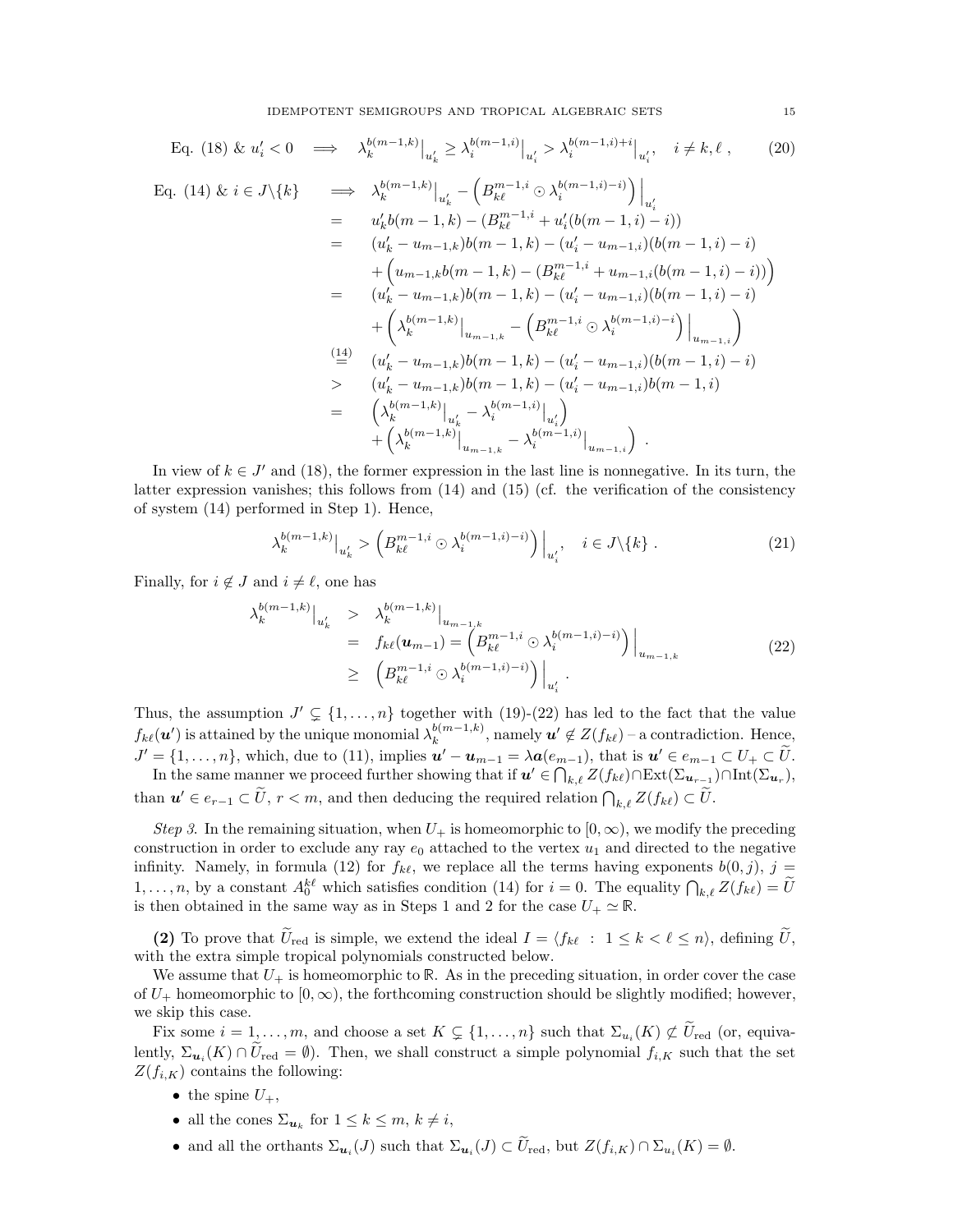Taking an appropriate  $K \subsetneq \{1, \ldots, n\}$  and adding such simple polynomials for all  $i = 1, \ldots, m$ , we obtain the required ideal.

Further on, the required polynomial  $f_{i,K}$  will be defined by an explicit formula. Aiming to obtain uniform expressions, we (formally) pick two extra vertices in  $U_+$ : a point  $u_0 \in e_0 \setminus \{u_1\}$  and a point  $u_{m+1} \in e_m \setminus \{u_m\}$ . Accordingly, we add two more elements

$$
b(m+1,j) := 2b(m,j), \quad b(-1,j) := b(0,j)/2, \quad j=1,\ldots,n,
$$

to the sequence  $b(k, j)$ ,  $0 \le k \le m$ ,  $1 \le j \le n$ , defined in (P2).

To make clearer the construction and properties of  $f_{i,K}$ , we start with an auxiliary polynomial which can be viewed as a simplified version of the polynomial  $f_{k\ell}$ , as introduced in the preceding step,

$$
f = \sum_{\substack{-1 \le k \le m+1 \\ 1 \le j \le n}} A_{k,j} \odot \lambda_j^{b(k,j)} \,, \tag{23}
$$

where, for all  $k = 0, \ldots, m + 1$ ,

$$
\left(A_{k-1,j}\odot\lambda_j^{(k-1,j)}\right)\Big|_{{\bf u}_k}=\left(A_{k,l}\odot\lambda_j^{(k,\ell)}\right)\Big|_{{\bf u}_k},\quad j,\ell=1,\ldots,n.
$$

The argument of Step 1 implies immediately that: the conditions imposed on the coefficients  $A_{ki}$  are consistent; all the monomials of f are essential; and the subdivision  $S(f)$  of  $\Delta(f)$  consists of the polytopes (cf. (13))

$$
\Pi^{k} = \text{conv}\{P_{jk}, P_{\ell,k-1}, j, \ell = 1, ..., n\}, \quad k = 0, ..., m+1,
$$
\n(24)

which are dual to the vertices  $u_0, \ldots, u_{m+1}$  (here  $P_{kj} = b(k, j) \varepsilon_k$  are the vertices of the polytopes (13)). In addition, one obtains that  $Z(f) \supset U$ .

Next we modify formula (23). Pick an element  $j_0 \in \{1, ..., n\} \backslash K$  and define the desired polynomial  $f_{i,K}$  to be

$$
f_{i,K} = \sum_{\substack{1 \leq k \leq m+1 \\ 1 \leq j \leq n}} \hat{A}_{k,j} \odot \lambda_j^{\hat{b}(k,j)},
$$

where  $\hat{b}(k, j) = b(k, j)$  for all  $k = -1, \ldots, m + 1, j = 1, \ldots, n$ , except for the cases

$$
\hat{b}(i,j) = b(i,j) + 1, \ j \notin K, \quad \hat{b}(i-1,j) = b(i-1,j) - 1, \ j \notin K \cup \{j_0\} \ ,
$$

while, for all  $k = 0, \ldots, m + 1, k \neq i$ , the coefficients  $\hat{A}_{kj}$  satisfy the condition

$$
\left(A_{k-1,j}\odot\lambda_j^{(k-1,j)}\right)\Big|_{\mathbf{u}_k}=\left(A_{k,l}\odot\lambda_j^{(k,\ell)}\right)\Big|_{\mathbf{u}_k},\quad j,\ell=1,\ldots,n\,,\tag{25}
$$

and the new condition

$$
\left(A_{i-1,j}\odot\lambda_j^{(i-1,j)}\right)\Big|_{\mathbf{u}_i} = \left(A_{i,\ell}\odot\lambda_j^{(i,\ell)}\right)\Big|_{\mathbf{u}_i}, \quad j \in K \cup \{j_0\}, \ \ell \in K \ . \tag{26}
$$

Again, as in Step 1, from (11), we derive the consistence of conditions (25) and (26), as well as the inequalities

$$
\left(\hat{A}_{is} \odot \lambda_s^{b(i,s)+1}\right)\Big|_{\mathbf{u}_i} < \left(\hat{A}_{ij} \odot \lambda_j^{b(i,j)}\right)\Big|_{\mathbf{u}_i}, \quad j \in K, \ s \notin K \ ,
$$
\n
$$
\left(\hat{A}_{i-1,\ell} \odot \lambda_\ell^{b(i-1,\ell)-1}\right)\Big|_{\mathbf{u}_i} < \left(\hat{A}_{i-1,s} \odot \lambda_s^{b(i-1,s)}\right)\Big|_{\mathbf{u}_i}, \quad s \in K \cup \{j_0\}, \ \ell \notin K \cup \{j_0\} \ .
$$
\nis a real list, the sum is a constant, and the sum is a constant. The sum is a constant, and the sum is a constant.

These inequalities yield that all the monomials of  $f_{i,K}$  are essential, and that the subdivision  $S(f_{i,K})$  of the Newton polytope  $\Delta(f_{i,K})$  contains the *n*-dimensional polytopes

$$
\hat{\Pi}^k = \text{conv}\{\hat{P}_{jk}, \ \hat{P}_{\ell,k-1}, \ j,\ell = 1,\ldots,n\}, \quad k = 0,\ldots,m+1, \ k \neq i, \quad \hat{P}_{jk} = b(k,j)\varepsilon_j,
$$
  
( $P_{jk} = b(k,j)\varepsilon_j$  being the vertices of the polytopes (13)), and the polytope

 $\hat{\Pi}_i = \text{conv}\{\hat{P}_{j,i-1}, \ \hat{P}_{\ell i}, \ j \in K \cup \{j_0\}, \ \ell \in K \ .$ 

Further on, the above polytopes  $\Pi^k$ ,  $k = 0, \ldots i-1, i+1, \ldots, m+1$ , are dual to the vertices  $u_0, \ldots, u_{i-1}, u_{i+1}, \ldots, u_{m+1}$  of  $U_+$ , and the polytope  $\Pi_i$  is dual to a face of  $Z(f_{i,K})$  which passes through  $u_i$ .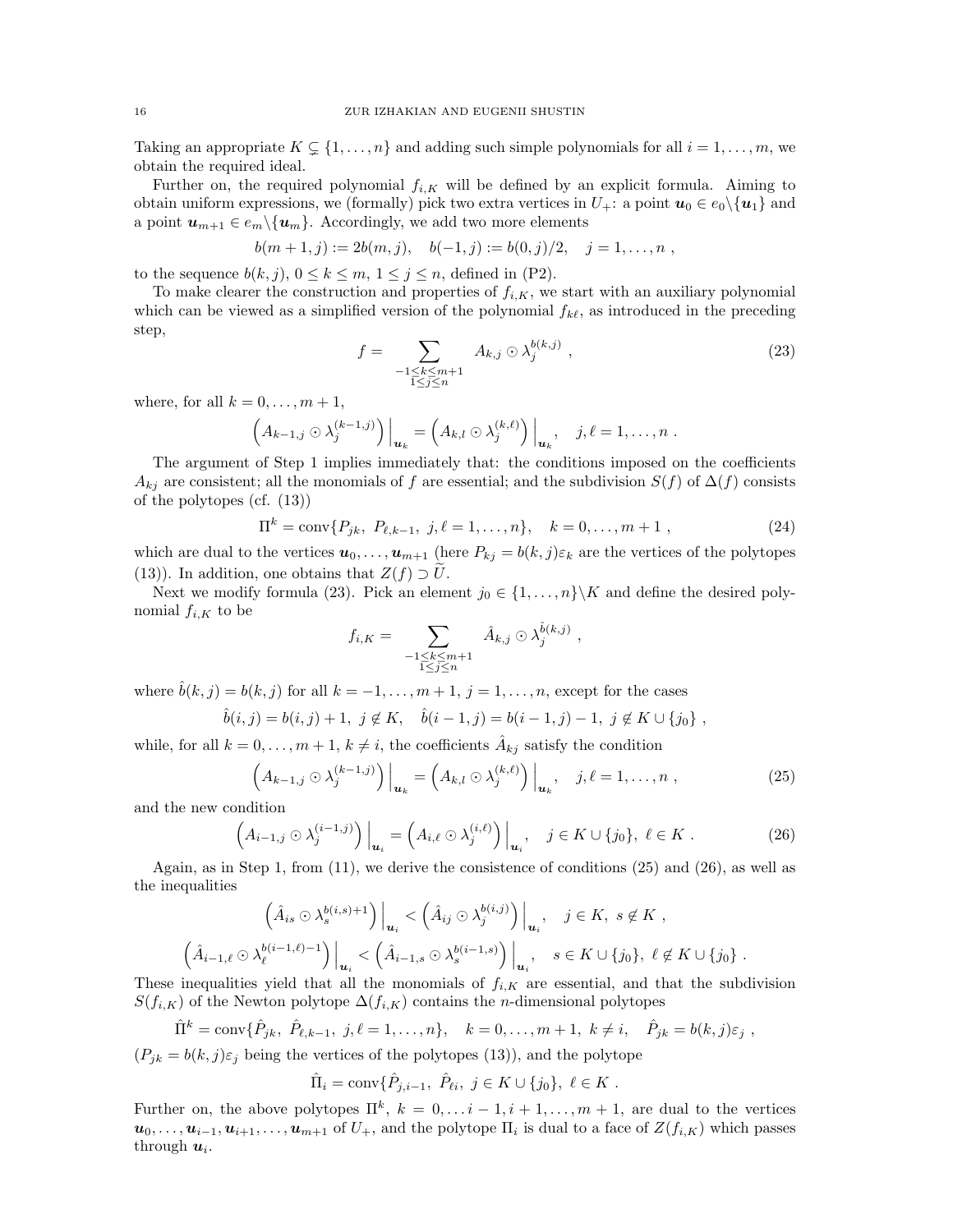So, we immediately decide that  $Z(f_{i,K})$  contains: the part of  $U_{+}$ , preceding the vertex  $u_{i-1}$ , the part of  $U_+$ , following the vertex  $u_{i+1}$ , and all the cones  $\Sigma_{u_k}$ ,  $k = 0, \ldots, m+1, k \neq i$ . Now, we observe that K contains at least two elements. Indeed, otherwise, if  $K = \{j_1\}$ , then the vectors  $a_{u_i}(e)$ , with  $e \in U_{u_i}^1$ , oriented to  $\mathbb{R}_{\leq 0}^n$ , would lie in the same hyperplane  $\{\lambda_{j_1} = u_{ij_1}\}$ , and thus could not be balanced by a vector  $\overline{\mathbf{a}_{u_i}}(e_{u_i}) \in \mathbb{R}_{>0}^n$ , which contradicts (4). So, if  $j_1, j_2 \in K$ , then the  $(n-1)$ -face of  $Z(f_{i,K})$ , dual to the edge  $[\hat{P}_{j_1,i-1}, P_{j_2,i-1}]$ , contains the points  $u_{i-1}$  and  $u_i$ , and hence, also contains the edge  $e_i$  of  $U_+$ . Similarly, the  $(n-1)$ -face of  $Z(f_{i,K})$ , dual to the edge  $[P_{j_1i}, P_{j_2i}]$ , contains the points  $u_i$  and  $u_{i+1}$ , and hence, also contains the edge  $e_{i+1}$  of  $U_+$ . That is  $U_+ \subset Z(f_{i,K}).$ 

Next we verify that  $\Sigma_{\mathbf{u}_i}(J) \subset \widetilde{U}_{\text{red}}$  implies  $\Sigma_{\mathbf{u}_i}(J) \subset Z(f_{i,K})$ . Indeed, if  $\Sigma_{u_i}(J) \subset \Sigma_{\mathbf{u}_i}^U$ , then by construction  $J \not\supset K$ . Hence, there exists  $s \in K \backslash J$ , and thus the value  $f_{i,K}(u_i)$  is attained (among others) by the two monomials  $\hat{A}_{is} \odot \lambda_s^{b(i,s)}$  and  $\hat{A}_{i-1,s} \odot \lambda_s^{b(i-1,s)}$ . Then, the  $(n-1)$ -dimensional orthant

$$
\{\lambda_s = u_{is}, \quad \lambda_j \le u_{ij}, \ 1 \le j \le n, \ j \ne s\},\
$$

having the vertex  $u_i$ , is contained in  $Z(f_{i,K})$ , and in its turn contains  $\Sigma_{u_i}(J)$ .

The last task is to check that  $\Sigma_{\mathbf{u}_i}(K) \cap Z(f_{i,K}) = \emptyset$ . To show this, we note that the polynomial  $f_{i,K}$  is constant along

$$
\Sigma_{\mathbf{u}_i}(K) = \{\lambda_j = \alpha_{ij}, \ j \notin K, \quad \lambda_l < u_{i\ell}, \ \ell \in K\}
$$

and its value is attained only by the monomial  $\hat{A}_{ij_0} \odot \lambda_{j_0}^{b(i,j_0)}$ 

This completes the proof of Lemma 6.1.  $\Box$ 

The construction of the ideals defining  $\tilde{U}$  and  $\tilde{U}_{\text{red}}$  depends on the choice of the parameters  $p_0, \ldots, p_m$ . Next we define these parameters so that Proposition 6.2 below holds true.

Given two strictly increasing sequences  $\overline{\xi} = {\xi_1, \ldots, \xi_r}$  and  $\overline{\eta} = {\eta_1, \ldots, \eta_r}$  of real numbers, we say that  $\overline{\eta}$  is  $\overline{\xi}$ -convex if

$$
\frac{\eta_k - \eta_{k-1}}{\xi_k - \xi_{k-1}} < \frac{\eta_{k+1} - \eta_k}{\xi_{k+1} - \xi_k} \quad \text{for all} \quad k = 2, \dots, r - 1 \tag{27}
$$

 $_{j_0}^{\sigma_(i,j_0)}.$ 

**Proposition 6.2.** In the above notation, let  $\overline{\xi}^{(k)} = {\xi_1^{(k)}, \ldots, \xi_m^{(k)}}$ ,  $k = 1, \ldots, s$ , be an arbitrary strictly increasing sequences of real numbers. Then, there exist integers  $p_0, \ldots, p_m$ , satisfying conditions  $(P1)$ ,  $(P2)$  from the first part of the proof of Lemma 6.1, such that, for each generator f of the defining ideal of  $\bar{U}_{\text{red}}$  and for every  $k = 1, \ldots, s$ , the (strictly increasing) sequence  $f(\boldsymbol{u}_1), \dots, f(\boldsymbol{u}_m)$  is  $\overline{\xi}^{(k)}$ -convex.

We leave the proof of this elementary statement to the reader, remarking only that one should choose the sequence  $p_0, \ldots, p_m$  which grows sufficiently quickly.

6.3. Remark on plane additive tropical set-curves. The above geometric treatment, as well as the algebraic one, becomes quite transparent in the case of additive tropical plane set-curves.

Geometrically, one obtains an additive tropical set-curve  $U \subset \mathbb{R}^2$  from its spine  $U_+$  by attaching to each vertex  $u_i, 1 \le i \le m$ , one or two negatively directed horizontal and vertical rays. Furthermore, if  $u_1$  is the minimal point of the spine  $U_+$  (i.e.,  $U_+ \simeq [0,\infty)$ ), then we call  $u_1$  a terminal vertex of U. In particular, if  $u_1$  is terminal, then it is a common vertex of a horizontal and a vertical negatively directed rays of U.

By Theorem 5.1, such a set-curve  $U$  can be defined by one simple tropical polynomial. Furthermore, Lemma 6.1 provides a family of such polynomials with parameters  $p_0, \ldots, p_m$  subjecting to conditions (P1), (P2). Keeping the property declared in Proposition 6.2, we claim that one can vary these parameters and gets the following additional property:

**Proposition 6.3.** In the above notation, assume that the point  $u_m \in U^0_+$  is a common vertex of a horizontal and a vertical negatively directed rays. Then, for any polynomial  $f(\lambda_1, \lambda_2)$  constructed for U as in the proof of Lemma 6.1, keeping the values  $f(\mathbf{u}_1), \ldots, f(\mathbf{u}_m)$  and the set  $Z(f)$ unchanged, one can make

$$
p_m \gg p_k \quad and \quad p_0 \ll p_k \quad \text{for all} \quad k = 1, \dots, m - 1 \tag{28}
$$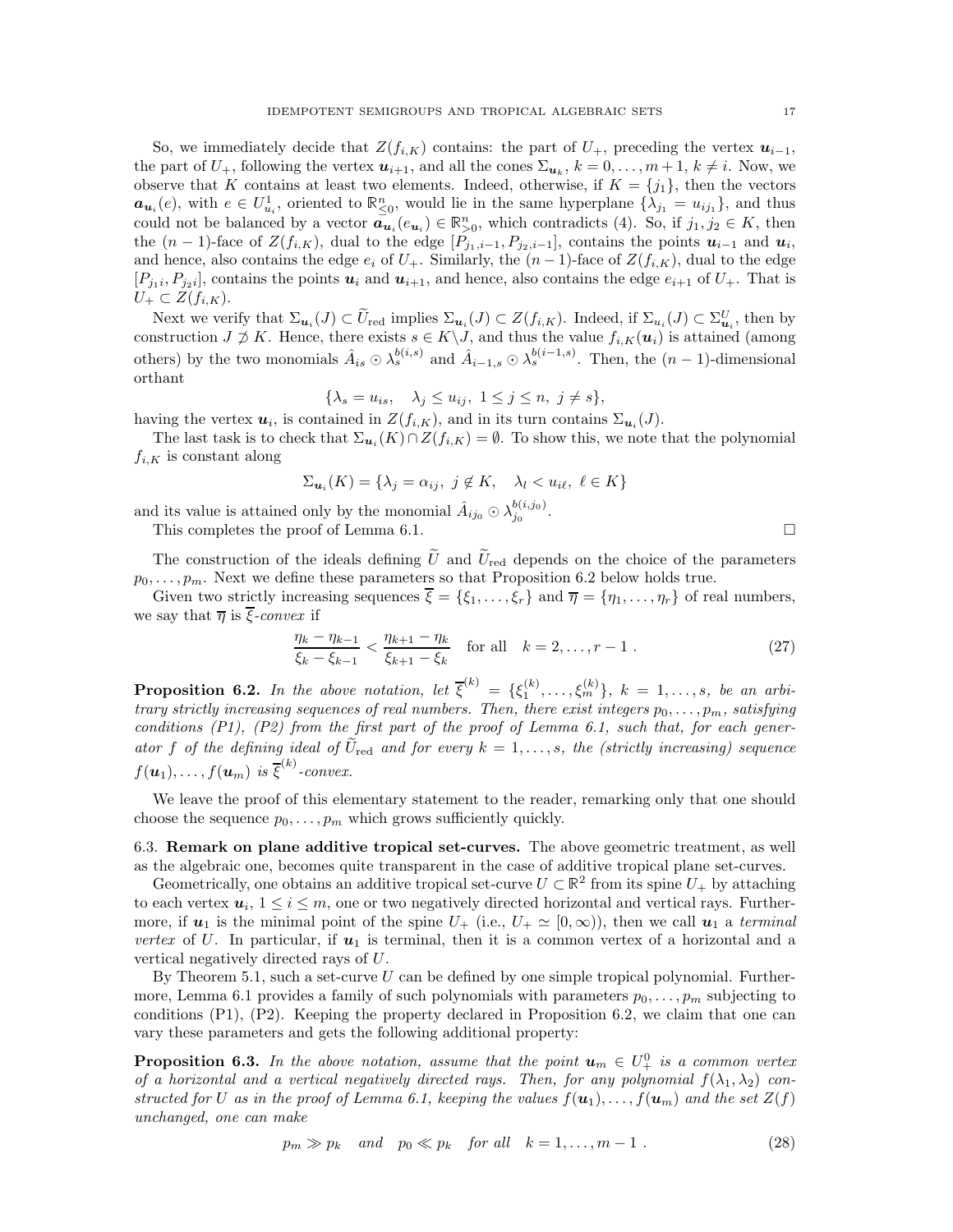Again, the proof is an easy exercise left to the reader. We only observe, that, if  $u_1$  is not terminal then  $p_0 = 0$  satisfies the requirements of the proposition. Also, in such a variation of  $p_0$  and  $p_m$ , the convexity property required in Proposition 6.2 persists, since it depends only on  $f(u_1), \ldots, f(u_m).$ 

# 6.4. Simplicity of spacial additive tropical set-curves.

**Theorem 6.4.** A tropical set-curve  $U \subset \mathbb{R}^n$ , where  $n = 2$  or 3, is additive if and only if it is simple.

Proof. In view of Corollary 4.2 and Theorem 5.1, it remains to prove that an additive tropical set-curve  $U \subset \mathbb{R}^3$  is simple.

Pick a number  $i = 1, ..., m$  and an element  $J \in \mathcal{J}_i(U)$ , and consider the set  $U_{i,J} = U \cap \Sigma_{u_i}(J)$ . We intend to construct a pair of simple polynomials, denoted  $F$  and  $F'$ , for which

$$
Z(F) \cap Z(F') \supset U \quad \text{and} \quad Z(F) \cap Z(F') \cap \overline{\Sigma_{u_i}(J)} = U_{i,J} \tag{29}
$$

Then, ranging over all  $i = 1, \ldots, m$  and over all  $J \in \mathcal{J}_i(U)$ , and adding all the newly acquired polynomials to the ideal of  $\widetilde{U}_{\text{red}}$ , we obtain the desired simple ideal defining U.

The case of  $\#J = 1$  is easy. Indeed,  $U_{i,J}$  is just the ray parallel to one of the coordinate axes, say  $\lambda_1$ -axis, emanating from  $u_i$ , and pointing to  $-\infty$ . We project U to the  $(\lambda_1, \lambda_2)$ -plane and obtain an additive tropical plane curve V, which is defined by a simple polynomial  $F(\lambda_1, \lambda_2)$ . It is then clear that  $Z(F) \cap \Sigma_{u_i}(J) = U_{i,J}$ .

So, it remains to consider the case when  $\#J = 2$ ; thus, from now on we assume  $J = \{1, 2\}$ . We identify  $\mathbb{R}^2$  with the plane  $\{\lambda_3 = 0\} \subset \mathbb{R}^3$  and introduce the natural projection  $\pi : \mathbb{R}^3 \to \mathbb{R}^2$ . Our strategy is to construct the polynomials F and F' to be of the form  $f(\lambda_1, \lambda_2) \oplus g(\lambda_3)$ , where  $f(\lambda_1, \lambda_2)$  is a simple polynomial defining a certain modification of the projection  $\pi(U)$  in  $\mathbb{R}^2$ , and  $g(\lambda_3)$  provides a correction of the intersections of  $Z(f)$  with the quadrants  $\Sigma_{u_k}(J)$ ,  $k=1,\ldots,m$ .

We proceed further in several steps.

Step 1. In general,  $\pi(\Sigma_{\mathbf{u}_i}(J)) \cap \pi(U)$  is greater than  $\pi(\Sigma_{\mathbf{u}_i}(J)) \cap \pi(U_{i,J})$ . In this step, we shall decide which parts of U contribute to  $\pi(\Sigma_{u_i}(J)) \cap \pi(U)$  beyond  $\pi(U_{i,J})$ , and which parts do not.

The set  $V_{i,J} = \pi(U_{i,J})$  is an additive tropical plane set, which can be extended up to an additive tropical set-curve  $\hat{V}_{i,J}$  by attaching a ray with vertex  $\pi(\bm{u}_i)$  directed to  $\mathbb{R}_{>0}^2$ . If  $\hat{V}_{i,J}$  has a terminal vertex  $\mathbf{v} = (v_1, v_2)$  (which then must differ from  $\mathbf{u}_i$ , since  $\Sigma_{\mathbf{u}_i}(J) \cap U \neq \emptyset$ ), we let

$$
Q_{i,J} = \{(x_1, x_2) \in \mathbb{R}^2 : \max_{j=1,2} (x_j - u_{ij}) \leq 0 \leq \max_{j=1,2} (x_j - v_j)\},\,
$$

and otherwise we set

$$
Q_{i,J} = \{(x_1, x_2) \in \mathbb{R}^2 : \max_{j=1,2} (x_j - u_{ij}) \leq 0\}.
$$

Geometrically, in the latter case,  $Q_{i,J}$  is just a shifted negative quadrant, while in the former case,  $Q_{i,J}$  is the closed difference of two such quadrants, one lies inside the interior of the other. Moreover,  $V_{i,J} \subset Q_{i,J}$ , and  $Q_{i,J}$  is the minimal figure of the given shape, containing  $V_{i,J}$ .

We claim that:

- for each  $k > i$  and  $K \subset \{1, 2, 3\}$  such that  $K \not\supseteq J$ , one has  $\pi(U_{k,K}) \cap Q_{i,J} = \emptyset$ ,
- $\pi(U_i) \cap Q_{i,J} = V_{i,J}$ , where  $U_i = \{ \mathbf{u} \in U : \mathbf{u} \prec \mathbf{u}_i \}.$

The first relation is easy: if  $l \in J\backslash K$ , then any point of  $U_{k,K}$  has the l-th coordinate  $u_{kl} > u_{il}$ , and hence its  $\pi$ -projection lies outside  $Q_{i,J}$ . To prove the second relation, we note that for any point  $u = (u_1, u_2, u_3) \in U_i$  for which  $\pi(u) \in Q_{i,J}$ , one has  $u_3 \leq u_{i3}$ , and there always exists a point  $\mathbf{v} = (u'_1, u'_2, u_{i3}) \in V_{i,J}$  such that  $u'_1 \leq u_1$  and  $u'_2 \leq u_2$  (the latter property is evident if  $\hat{V}_{i,J}$  has no terminal vertex, and it follows from (vii) in Section 6.1 if  $\hat{V}_{i,J}$  has a terminal vertex). Then,

$$
\boldsymbol{u}\oplus\boldsymbol{v}=(u_1,u_2,u_{i3})\in V_{i,J}\;,
$$

which, in particular, yields  $\pi(\mathbf{u}) = \pi(\mathbf{u} \oplus \mathbf{v})$ .

Thus, the only parts of U, whose  $\pi$ -projections may contribute to  $\pi(U) \cap Q_{i,J}$  beyond  $\pi(U_{i,J})$ , are  $U_{k,J}$ , with  $k > i$ .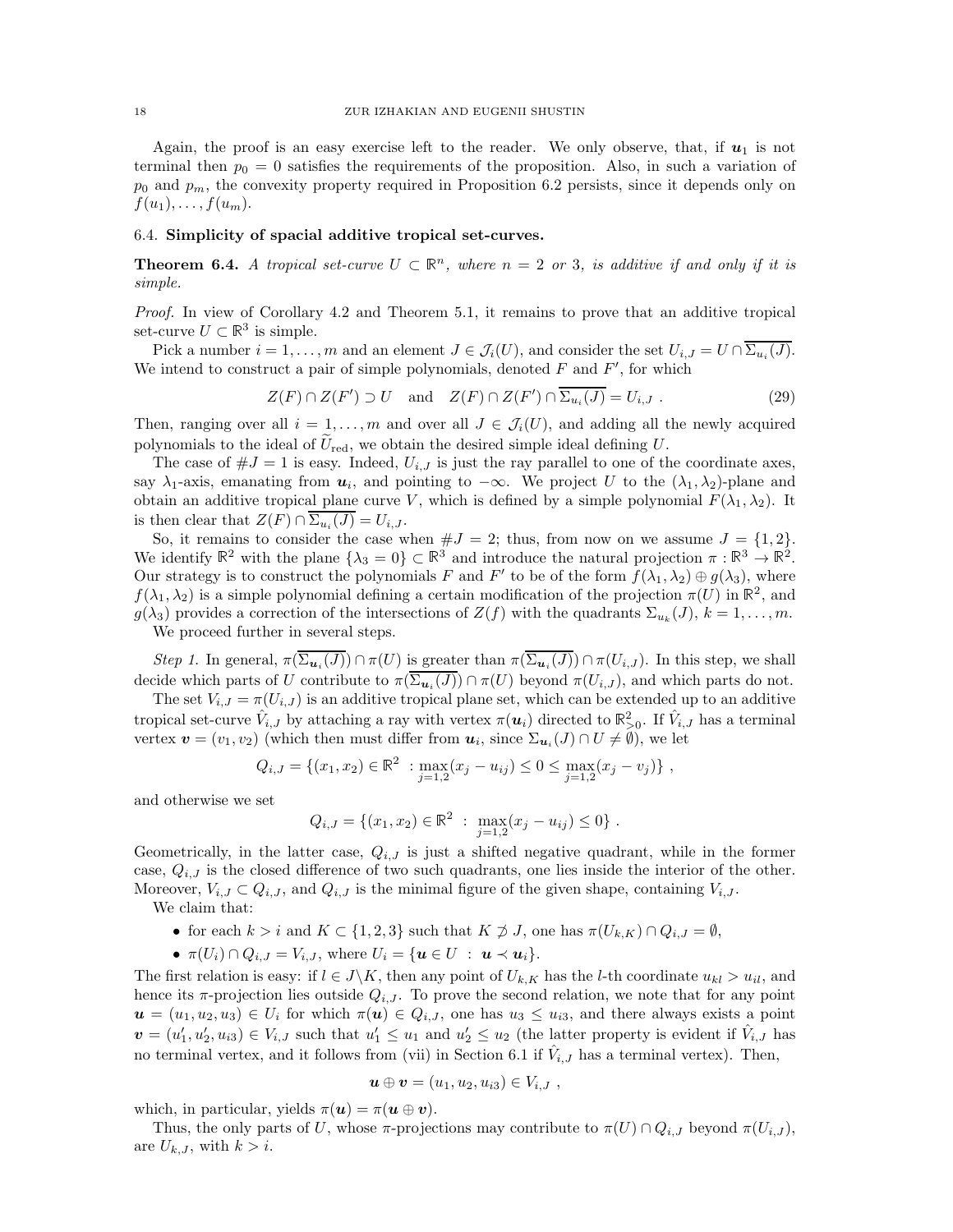Step 2. Assume that  $V_{i,J}$  has a terminal vertex  $v_1$  as appears in Step 1. In this situation we shall construct just one required polynomial  $F = F'$ ; we start by constructing the part  $f(\lambda_1, \lambda_2)$ of  $F$ .

Pick a point  $u_{m+1} = (u_{m+1,1}, u_{m+1,2}, u_{m+1,3})$  on the ray  $e_m \subset U$ , and attach to it the three rays parallel to the coordinate axes and pointing to  $-\infty$ . The newly obtained set  $\hat{U}$  is again a tropical additive curve. Now, let

$$
W_{i,J} = \hat{U} \cup \bigcup_{k>i} \overline{\Sigma_{\mathbf{u}_k}(J)} \setminus \bigcup_{k>i} \Sigma_{\mathbf{u}_k}(J) .
$$

Geometrically,  $W_{i,J}$  is obtained from  $\hat{U}$  as follows: for each vertex  $u_k$ , with  $k > i$ , we delete the part of U attached to  $u_k$  and contained in the quadrant  $Q_{k,J}$  and, instead, we add two negatively directed rays emanating from  $u_k$  and parallel to the  $\lambda_1$ -axis and to the  $\lambda_2$ -axis, respectively. It is easy to see that  $W_{i,J}$  is an additive tropical curve. Hence,  $\pi(W_{i,J}) \subset \mathbb{R}^2$  is an additive tropical plane curve. The results of Step 1 imply that

$$
\pi(W_{i,J}) \cap Q_{i,J} = U_{i,J} . \tag{30}
$$

Note that the points  $\pi(\boldsymbol{v}_1)$  and  $\pi(\boldsymbol{u}_1), \ldots, \pi(\boldsymbol{u}_m), \pi(\boldsymbol{u}_{m+1})$  belong to the spine of  $\pi(W_{i,J})$ . Let them be ordered  $(cf. (1))$  as follows

$$
\pi(\boldsymbol{u}_1) \prec \cdots \prec \pi(\boldsymbol{u}_s) \prec \pi(\boldsymbol{v}_1) \prec \pi(\boldsymbol{u}_{i+1}) \prec \cdots \prec \pi(\boldsymbol{u}_{m+1}),
$$

where  $0 \leq s \leq i$  and s is the maximal possible index satisfying this ordering with  $\pi(u_s) \neq \pi(v_1)$ . Due to Propositions 6.2 and 6.3, we may assume that  $\pi(W_{i,J})$  is defined by a simple polynomial  $f(\lambda_1, \lambda_2)$  satisfying the following condition:

the sequence

$$
f(\mathbf{u}_1) < \cdots < f(\mathbf{u}_s) < f(\mathbf{v}_1) < f(\mathbf{u}_{i+1}) < \cdots < f(\mathbf{u}_{m+1})
$$

is convex with respect to the sequence  $u_{13} < \cdots < u_{s3} < u_{i3} < \cdots < u_{m3} < u_{m+1,3}$ , and relation (28) holds true as well.

Step 3. Now, we define the polynomial

$$
F(\lambda_1, \lambda_2, \lambda_3) = f(\lambda_1, \lambda_2) \oplus g(\lambda_3), \quad \text{with } g(\lambda_3) = \bigoplus_{k=0}^{m+1} A_k \odot \lambda_3^{c_k}, \qquad (31)
$$

whose parameters  $A_k$  and  $c_k$ ,  $k = 0, \ldots, m + 1$ , satisfy the following conditions:

(a) 
$$
c_{m+1} = c_m + 1
$$
;  
\n(b) for  $i < k \le m$ ,  
\n
$$
c_k = \frac{f(\mathbf{u}_{k+1}) - f(\mathbf{u}_k)}{u_{k+1,3} - u_{k3}}, \quad (A_k \odot \lambda_3^{c_k})\Big|_{\mathbf{u}_{k+1}} = (A_{k+1} \odot \lambda_3^{c_{k+1}})\Big|_{\mathbf{u}_{k+1}} = f(\mathbf{u}_{k+1}) ;
$$

(c) for the 
$$
i
$$
-th monomial,

$$
c_i = \frac{f(\boldsymbol{u}_{i+1}) - f(\boldsymbol{v}_1)}{u_{i+1,3} - u_{i3}}, \quad (A_i \odot \lambda_3^{c_i}) \Big|_{\boldsymbol{u}_{i+1}} = (A_{i+1} \odot \lambda_3^{c_{i+1}}) \Big|_{\boldsymbol{u}_{i+1}} = f(\boldsymbol{u}_{i+1}),
$$

$$
(A_i \odot \lambda_3^{c_i}) \Big|_{\boldsymbol{u}_i} = f(\boldsymbol{v}_1) ;
$$

(d)  $c_{i-1} = c_i - 1$ , and  $(A_{i-1} \odot \lambda_3^{c_{i-1}})_{\lambda_3 = u_{i3} - \varepsilon} = (A_i \odot \lambda_3^{c_i})_{\lambda_3 = u_{i3} - \varepsilon}$ , where  $\varepsilon > 0$  is small (we specify this later);

(e) for 
$$
s < k < i - 1
$$
,  
\n
$$
c_k = c_{k+1} - 1, \quad (A_k \odot \lambda_3^{c_k}) \Big|_{\mathbf{u}_{k+1}} = (A_{k+1} \odot \lambda_3^{c_{k+1}}) \Big|_{\mathbf{u}_{k+1}};
$$
\n(f)  $(A_s \odot \lambda_3^{c_s}) \Big|_{\mathbf{u}_{k+1}} = (A_{s+1} \odot \lambda_3^{c_{s+1}}) \Big|_{\mathbf{u}_{k+1}};$ 

$$
\begin{aligned} \text{(a) for } 0 \le k < s, \\ \text{(b) for } 0 \le k < s, \\ \left(A_k \odot \lambda_3^{c_k}\right)\Big|_{\mathbf{u}_{k+1}} &= \left(A_{k+1} \odot \lambda_3^{c_{k+1}}\right)\Big|_{\mathbf{u}_{k+1}} = f(\mathbf{u}_{k+1}) \; ; \end{aligned}
$$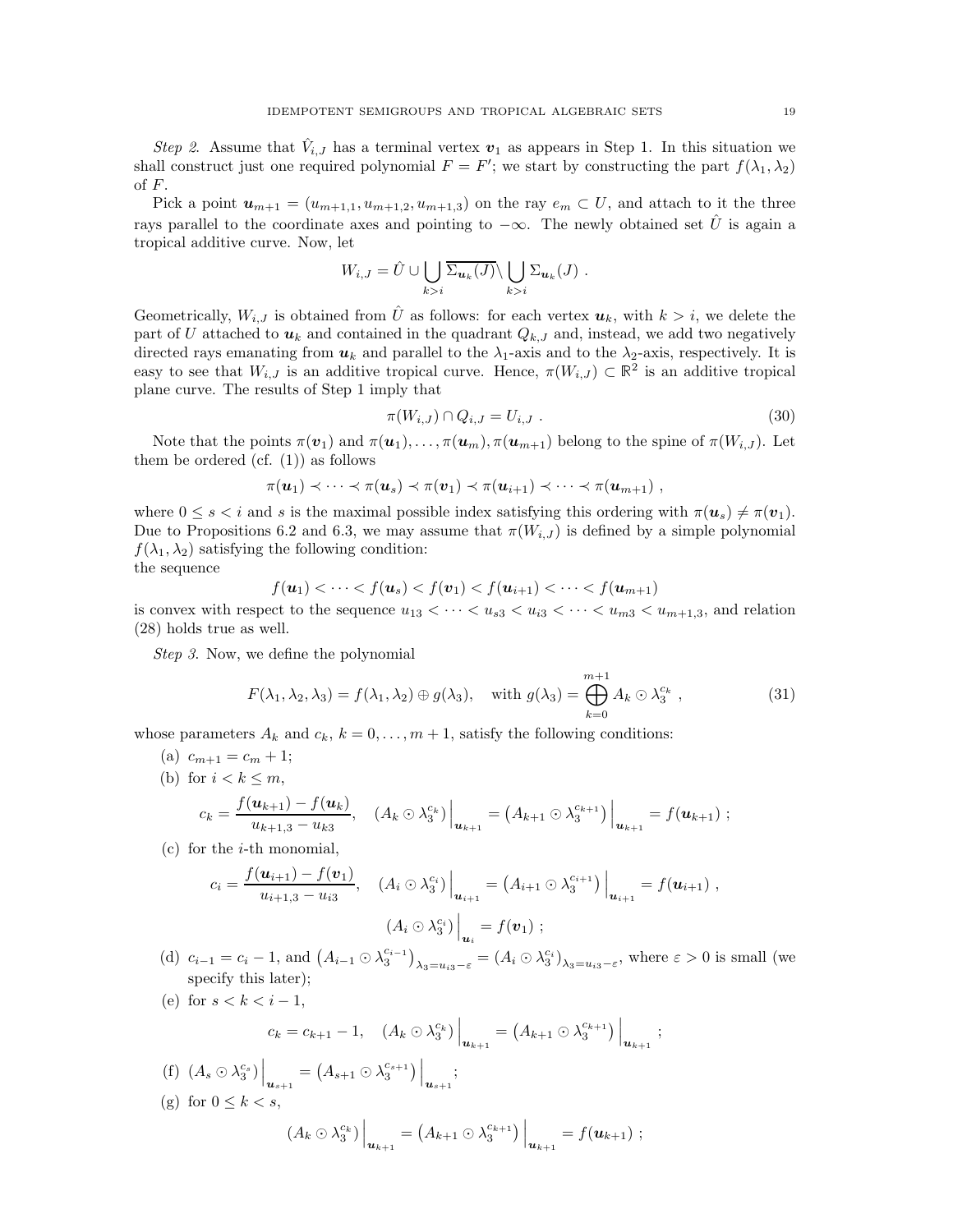(h)  $c_0 = c_1 - 1$ .

We observe that these relations uniquely determine the values of the arguments  $A_k$  and  $c_k$ ,  $k =$  $0, \ldots, m+1$ , out of the values  $f(\mathbf{u}_1), \ldots, f(\mathbf{u}_{m+1}), f(\mathbf{v}_1)$ . Multiplying the parameters  $p_0, \ldots, p_m$ in the construction of the polynomial  $f$  by a suitable natural number, we multiply the values of  $f$ by that number, and thus we can achieve the integrality of the exponents  $c_k$  in the above definition.

Due to the assumed convexity property of the values of f, each monomials of g is essential (here we specify the value of  $\varepsilon$ , taking into account that for  $\varepsilon = 0$  all the monomials of g appear to be essential).

Let us verify that  $Z(F) \supset U$ . Observing that

$$
Z(F) = \{ f = g \} \cup (Z(f) \cap \{ f \ge g \}) \cup (Z(g) \cap \{ f \le g \}),
$$

we note that, for any point  $u \in \{f = g\}$ , the set  $\{f \ge g\}$  contains the negative ray with vertex u, parallel to the  $\lambda_3$ -axis, and that the set  $\{f \leq g\}$  contains the negative quadrant with vertex u, parallel to the  $(\lambda_1, \lambda_2)$ -plane. Notice also that  $W_{i,J} \subset Z(f)$ . Then:

- (1) For any  $k > i$ , due to relations (b), (c), and the construction in the proof of Lemma 6.1, the value  $F(\mathbf{u}_k)$  is attained by the pair of monomials  $A_{k-1} \odot \lambda_3^{c_{k-1}}$  and  $A_k \odot \lambda_3^{c_k}$  of  $g(\lambda_3)$ ; the same value  $F(u_k)$  is also attained by some four monomials of  $f(\lambda_1, \lambda_2)$ , since by construction the plane tropical curve  $\pi(W_{i,J})$  has four edges incident to its vertex  $\pi(u_k)$ , two of them with positive slopes, and the two others being negatively directed vertical and horizontal rays. It is then easy to derive that  $Z(F) \supset \Sigma_{\mathbf{u}_k}$ .
- (2) Since  $f(\mathbf{u}_{m+1}) = g(\mathbf{u}_{m+1})$  and  $p_{m+1} \gg \max_l f(\mathbf{u}_l)$  (cf. Proposition 6.3 and relation (a) above), and the polynomial g is linear in the half-space  $\{\lambda_3 \geq \alpha_{m+1,3}\}\,$ , we decide that  $f(\mathbf{u}) \ge g(\mathbf{u})$  along the ray  $e_{\mathbf{u}_{m+1}}$ , and hence  $e_{\mathbf{u}_{m+1}} \subset Z(F)$ . Similarly,  $f(\mathbf{u}_1) = g(\mathbf{u}_1)$ and  $p_0 \ll \min_l f(u_l)$  (cf. Proposition 6.3 and relation (h) above), and hence the ray of  $\hat{U}$ , emanating from  $u_1$  and proceeding to  $\mathbb{R}^n_{\leq 0}$  is contained in  $Z(F)$ .
- (3) By construction, for  $k > i$ , the values  $f(u_k)$  and  $f(u_{k+1})$  are attained by the same monomial, and the same also holds for  $g$ . Hence, due to the linearity of  $f$  and  $g$  along the segment  $[u_k, u_{k+1}]$ , this segment is contained in  $Z(F)$ . In the same way, when  $1 \leq k < s$ we have  $[\boldsymbol{u}_k, \boldsymbol{u}_{k+1}] \subset Z(F)$ .
- (4) Since  $g(\mathbf{u}_{i+1}) = f(\mathbf{u}_{i+1})$  and  $g(\mathbf{u}_i) = f(\mathbf{v}_1) < f(\mathbf{u}_i)$ , we derive that the segment  $[\mathbf{u}_i, \mathbf{u}_{i+1}]$ lies in the domain  ${f \ge g}$ , and hereby is contained in  $Z(F)$ .
- (5) We have  $g(u_s) = f(u_s)$  and  $g(u_k) < g(u_i) = f(v_1) \leq f(u_k)$  for all  $s < k < i$ , since  $v_1 \prec \pi(u_k)$  on  $\pi(W_{i,J})$ . Hence, the segments  $[u_l, u_{l+1}], s \leq l \leq i$ , lie in the domain  ${f \ge g}$ , and thus are contained in  $Z(F)$ .
- (6) If  $U \cap \Sigma_{u_k}(K) \neq \emptyset$  for some  $k = 1, \ldots, i$  and  $K = \{1,3\}$ , then  $\pi(W_{i,J})$  contains the negatively directed ray starting at  $\pi(\mathbf{u}_k)$  and parallel to the  $\lambda_1$ -axis. Hence, the value  $f(\mathbf{u}_k)$  is attained by at least two monomials involving  $\lambda_2$ , which keep their value along the negatively directed ray starting at  $u_k$  and parallel to the  $\lambda_1$ -axis. As we have seen earlier  $f(\mathbf{u}_k) \geq g(\mathbf{u}_k)$ , and thus the latter ray lies entirely in the domain  $\{f \geq g\}$ . Hence,  $\Sigma_{\mathbf{u}_k}(K) \subset Z(F)$ . The case of  $K = \{2,3\}$  is treated in the same way.
- (7) For each  $k = 1, \ldots, i 1$ , the value of g along  $\Sigma_{u_k}(J)$  is attained by two monomials of g, and thus,

$$
\overline{\Sigma_{\mathbf{u}_k}(J)} \cap Z(F) = \left( \overline{\Sigma_{\mathbf{u}_k}(J)} \cap \{ g \ge f \} \right) \cup \left( \overline{\Sigma_{\mathbf{u}_k}(J)} \cap \{ f \ge g \} \cap Z(f) \right)
$$
  

$$
\supset \overline{\Sigma_{\mathbf{u}_k}(J)} \cap U .
$$

(8) Finally, the value of g along  $\Sigma_{\mathbf{u}_i}(J)$  is attained exactly by one monomial of g, and hence

$$
\overline{\Sigma_{\mathbf{u}_k}(J)} \cap Z(F) = \left(\overline{\Sigma_{\mathbf{u}_k}(J)} \setminus \{g > f\}\right) \cap \{f \ge g\} \cap Z(f) .
$$

Recall that U contains two negatively directed rays, starting at  $v_1$  and parallel to the  $\lambda_1$ -axis and to the  $\lambda_2$ -axis, respectively, as addressed in Section 6.3. Now, since the value  $g(u_i) = f(v_1)$  is attained by four monomials of f, two in  $\lambda_1$  and two in  $\lambda_2$ , we conclude that

$$
\pi(\Sigma_{\mathbf{u}_k}(J)\backslash\{g>f\}) = Q_{i,J}
$$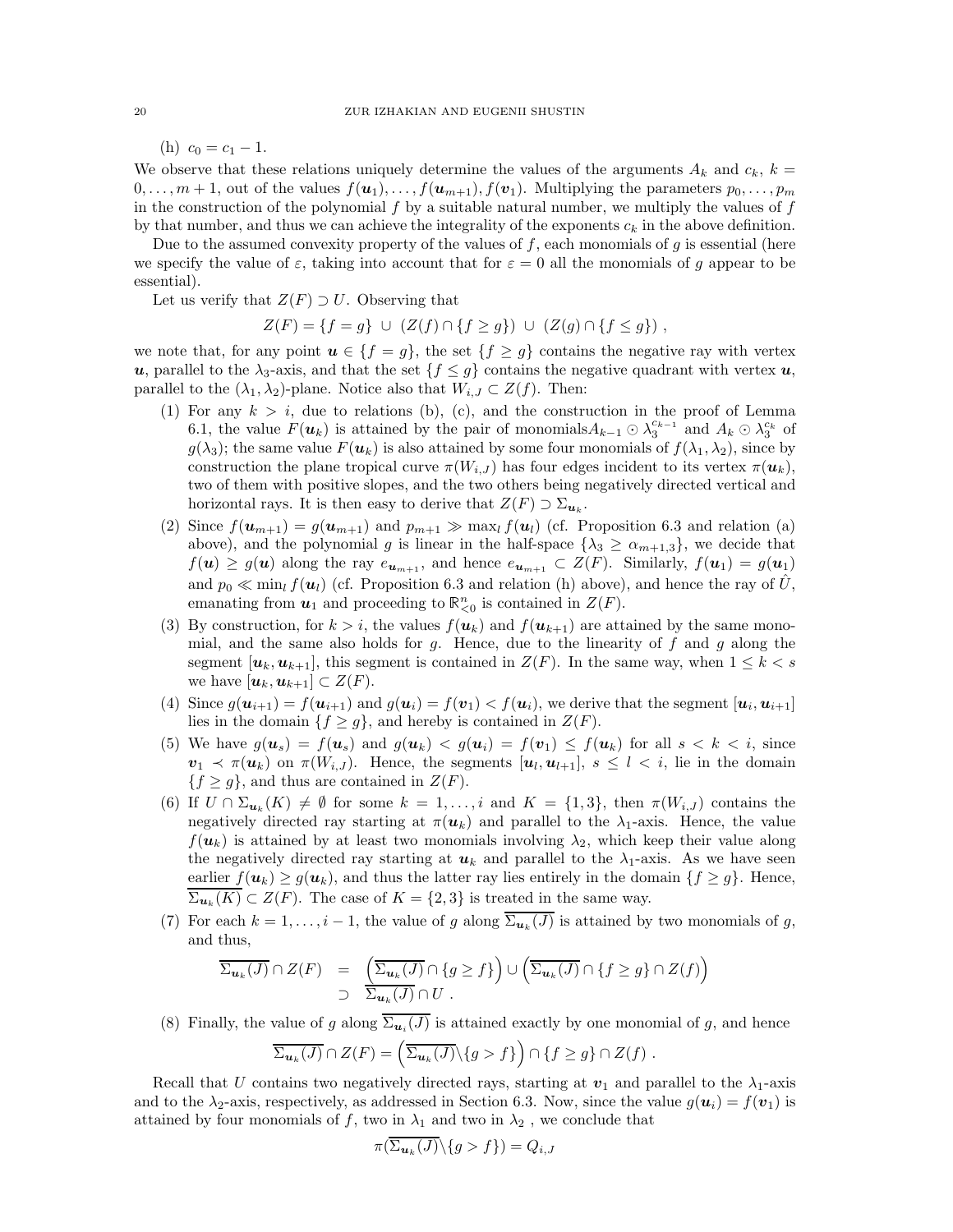(see the definition at the beginning of Step 2).

Summarizing these conclusions, we have shown that  $Z(F) \supset U$  for all suitable generators f of the simple ideal of  $\pi(W_{i,J})$ , and thus, due to (30), that

$$
\bigcap_{f} Z(F) \cap \overline{\Sigma_{\mathbf{u}_i}(J)} = U_{i,J} .
$$

Step 4. In the case when  $\hat{V}_{i,J}$  has no terminal vertex we shall suitably modify the preceding construction of the polynomials  $f(\lambda_1, \lambda_2)$  and  $g(\lambda_3)$ , constituting F, and at the end we shall append an additional simple polynomial  $F'$  meeting requirements  $(29)$ .

Consider the additive tropical plane curve  $\pi(U) \subset \mathbb{R}^2$  and denote the minimal vertex of  $(\pi(U))_+$ by  $w = (w_1, w_2)$ . Note that  $w \prec \pi(u_k)$  for all  $k = 1, \ldots, m + 1$ , and that

$$
\pi(U) \cap \{\lambda_1 < w_1, \ \lambda_2 < w_2\} = V_{i,J} \cap \{\lambda_1 < w_1, \ \lambda_2 < w_2\} \tag{32}
$$

(this is just an open ray).

Again, using Propositions 6.2 and 6.3, we can choose a simple polynomial  $f(\lambda_1, \lambda_2)$  defining  $\pi(W_{i,J})$  and satisfying the following conditions: the sequence

$$
f(\boldsymbol{w}) < f(\boldsymbol{u}_{i+1}) < \cdots < f(\boldsymbol{u}_{m+1})
$$

is convex with respect to the sequence  $u_{i3} < \alpha_{i+1,3} < \cdots < u_{m3} < u_{m+1,3}$ , and relation (28) holds true as well. Then, we define the polynomial F as in formula (31), where the arguments  $A_k$ and  $c_k$ ,  $0 \leq k \leq m+1$ , are determined by conditions (a) and (b) in Step 3 and by the following requirements:

 $(c')$  for *i*-th monomial,

$$
c_i = \frac{f(\mathbf{u}_{i+1}) - f(\mathbf{w}_1)}{u_{i+1,3} - u_{i3}}, \quad (A_i \odot \lambda_3^{c_i}) \Big|_{\mathbf{u}_{i+1}} = (A_{i+1} \odot \lambda_3^{c_{i+1}}) \Big|_{\mathbf{u}_{i+1}} = f(\mathbf{u}_{i+1}),
$$

$$
(A_i \odot \lambda_3^{c_i}) \Big|_{\mathbf{u}_i} = f(\mathbf{w}) ;
$$

(d') for  $0 \leq k \leq i$ ,

$$
c_k = c_{k+1} - 1, \quad (A_k \odot \lambda_3^{c_k}) \Big|_{\bm{u}_{k+1}} = (A_{k+1} \odot \lambda_3^{c_{k+1}}) \Big|_{\bm{u}_{k+1}}
$$

Conditions (a), (b), (c'), and (d') determine uniquely the values of the arguments  $A_k$  and  $c_k$ ,  $0 \leq k \leq m+1$ , out of the values  $f(\boldsymbol{w}), f(\boldsymbol{u}_1), \ldots, f(\boldsymbol{u}_{m+1}).$ 

Using the argument of Step 3, where w plays the role of  $v_1$ , we show that  $Z(F) \supset U$ . However, in the quadrant  $\Sigma_{u_i}(J)$  we obtain

$$
Z(F) \cap \overline{\Sigma_{\mathbf{u}_i}(J)} = \left(\overline{\Sigma_{\mathbf{u}_i}(J)} \cap \{g \geq f\}\right) \cup \left(\overline{\Sigma_{\mathbf{u}_i}(J)} \cap Z(f)\right) ,
$$

since the value  $g(u_i) = f(w)$  is attained by two monomials of g. Here,  $\{g \ge f\}$  cuts off  $\overline{\Sigma_{\bm{u}_i}(J)}$  the quadrant  $Q = \{\lambda_1 \leq w_1, \lambda_2 \leq w_2, \lambda_3 = u_{i3}\}\$ , and  $Z(f)$  cuts off  $\Sigma_{\mathbf{u}_i}(J) \setminus Q$  the set  $(\Sigma_{\mathbf{u}_i}(J) \setminus Q) \cap$  $U_{i,J}$ . Hence,

$$
\overline{\Sigma_{\mathbf{u}_i}(J)} \cap \bigcap_f Z(F) \cap Z(F') = U_{i,J}
$$

as required, where  $F'(\lambda_1, \lambda_2)$  is a simple polynomial defining the tropical set-curve  $\pi(U)$ .

The proof of Theorem 6.4 is completed.

.

## 7. Additive tropical subvarieties of additive tropical varieties

**Theorem 7.1.** Let  $P \subset \mathbb{R}^n$  be an m-dimensional additive tropical set-variety. Then

- the faces of the closures of the connected components of  $\text{Reg}(P)$  define an FPC structure P on P;
- for any  $k = 0, \ldots, m-1$ , the k-skeleton  $P^{(k)} = \bigcup_{\sigma \in \mathcal{P}, \dim(\sigma) \leq k} \sigma$  and each of its connected components is an additive tropical set-variety.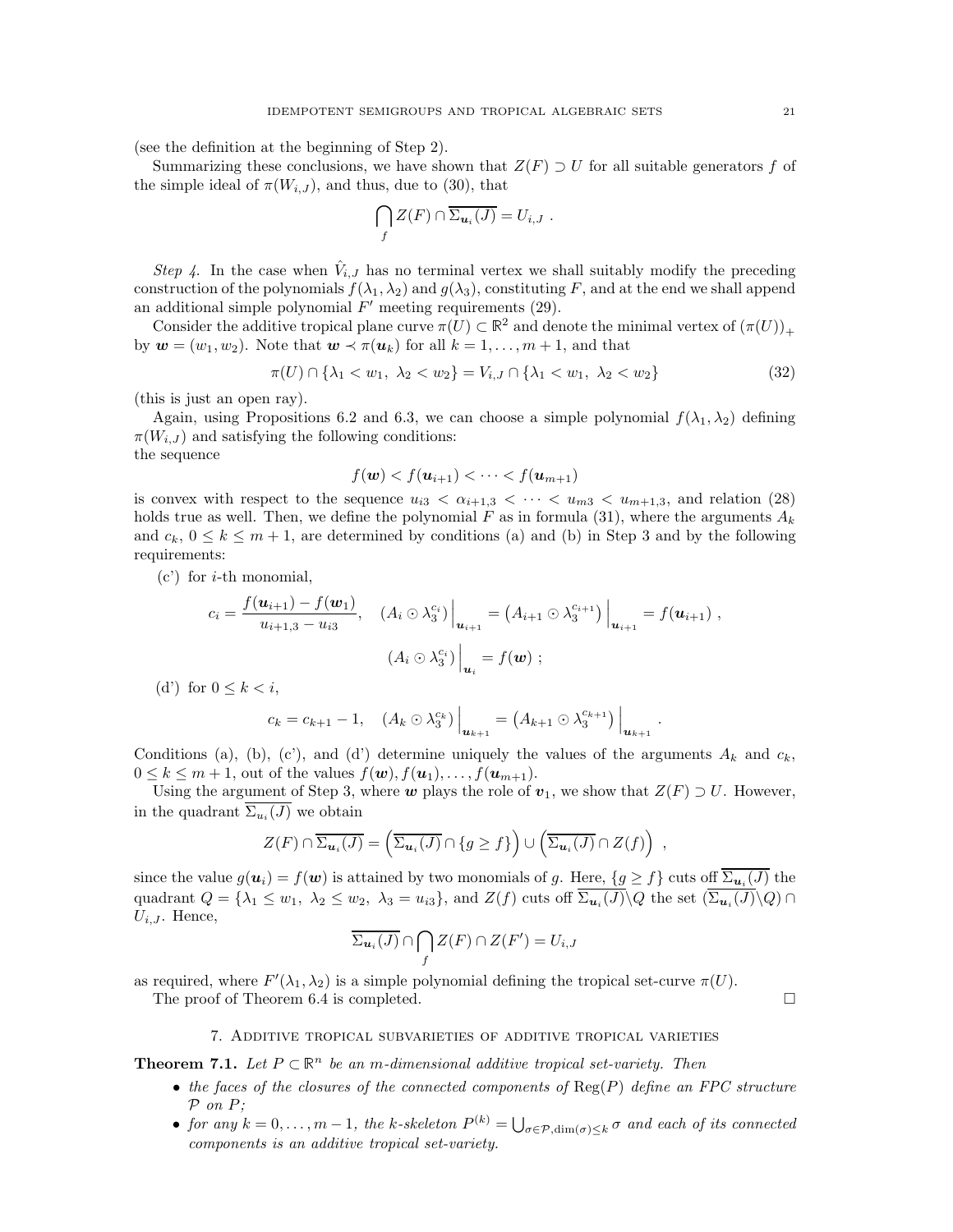*Proof.* Let  $K_1, \ldots, K_N$  be all the connected components of Reg(P). We extend the result of Lemma 3.3 by showing that

$$
\overline{K}_i \cap \overline{K}_j \subset \partial \overline{K}_i \cap \partial \overline{K}_j, \quad \text{for every } 1 \leq i < j \leq N \ .
$$

Arguing on the contrary, in view of lemma 3.3, we assume that

$$
\tau = \text{Int}(\overline{K}_i) \cap \bigcup_{j \neq i} \overline{K}_j \neq \emptyset, \quad \dim(\tau) = k < m - 1,
$$

for some  $i \neq j$ . Let  $x \in \tau$  be a generic point. Then, there is an  $(n - k)$ -plane

$$
\Pi = \{x_{i_1} = \dots = x_{i_k} = 0\} \subset \mathbb{R}^n
$$

which is transverse to  $\mathbb{R}\tau$ . This  $(n-k)$ -plane is an additive tropical set-variety, and so is  $P' =$  $P \cap (x + \Pi).$ 

Let  $K_i'$  be the germ of  $\text{Int}(\overline{K}_i) \cap \Pi$  at  $x$ , which is the germ of an affine space of dimension  $m-k \geq 2$ , and let  $K''_i$  be the germ of  $\Pi \cap \bigcup_{j \neq i} \overline{K}_j$  at  $x$  such that  $\dim(K''_i) = m - k \geq 2$ . Furthermore, we may assume that  $K'_{i}$  is the whole affine  $(m - k)$ -space, and  $K''_{i}$  is a cone with vertex x.

Given a neighborhood of  $x$ ,  $P'$  is the union of the germ  $K'_{i}$  at  $x$  and of the germ  $K''_{i}$  at  $x$  such that  $K'_i \cap K''_i = \mathbf{x}$ . Clearly there is  $\mathbf{u} \in K'_i \setminus {\mathbf{x}}$  such that  $\mathbf{x} \oplus \mathbf{u} \neq \mathbf{x}$ . Then  $\mathbf{x} \notin \mathbf{u} \oplus (K'_i \cup K''_i)$ , and, due to  $u \oplus u = u \in K'_i$ , we conclude that  $u \oplus (K'_i \cup K''_i) \subset K'_i \setminus \{x\}$ . By the same token, we see that  $x \oplus K''_i = x$ , or, equivalently, that  $K''_i \subset x + \mathbb{R}^n_{\leq 0}$ , which in turn contradicts the fact that  $K''_i$  is a tropical set-variety. (Clearly,  $K'_i$  does not affect the balancing condition for cells of  $K''_i$ .)

Now we show that  $P^{(m-1)}$  (see Definition 3.4) is an additive tropical set-variety. Pick a set  $I \subset \{1, 2, \ldots, n\}, |I| = m + 1$ , and introduce the projection

$$
\pi_I : \mathbb{R}^n \to \mathbb{R}^I = \{x_i = 0, i \notin I\} .
$$

If, for some  $j = 1, ..., N$ ,  $\dim (\pi_I(\overline{K}_j)) = m$ , then  $\pi_I(P)$  is an *m*-dimensional tropical sethypersurface in  $\mathbb{R}^I$  (i.e., push-forward, as defined in [1]) which is additive, since  $\pi_I$  is a semigroup homomorphism. Furthermore,  $Q_I = \pi_I^{-1}(\pi_I(P))$  is an additive tropical set-hypersurface in  $\mathbb{R}^n$ (i.e., pull-back, as defined in [1]) which can be viewed as the union of the  $(n - 1)$ -dimensional polyhedra  $\overline{K}_i + V_I$ , where  $\dim (\overline{\pi}_I(\overline{K}_i)) = m$  and  $V_I = \{x_j = 0, j \in I\}.$ 

Observe that the two  $(n-1)$ -dimensional polyhedra  $\overline{K}_i + V_I$  and  $\overline{K}_j + V_I$  cannot intersect so that

$$
\dim\big(\operatorname{Int}(\overline{K}_i+V_I)\cap\operatorname{Int}(\overline{K}_j+V_I)\big)=n-2.
$$

Indeed, otherwise the  $(n-2)$ -cell  $(\overline{K}_i + V_I) \cap (\overline{K}_j + V_I)$  of  $Q_I$  would be dual to a parallelogram in the subdivision  $S(f)$  of the Newton polytope of a simple tropical polynomial f with  $Z(f) = Q_I$ (see Theorem 5.1), and thus we reach a contradiction, since no four distinct points on coordinate axes may span a parallelogram.

Consider now the intersection  $R_{I,t} = P \cap (at + Q_I)$ , for a generic vector  $a \in \mathbb{R}^n$  and a small positive parameter t. This intersection is transversal and makes  $R_{I,t}$  an additive tropical set-variety of dimension  $m-1$ . The top dimensional cells of  $R_{I,t}$  appear as the intersections  $\overline{K}_i \cap (at+\overline{K}_j+V_I)$ ,  $i \neq j$ , where  $\overline{K}_i$  and  $\overline{K}_j + V_I$  are transverse and intersect on their interiors. As  $t \to 0$ , such an intersection either contracts or converges to an  $(m - 1)$ -dimensional polyhedron in P. Two situations may occur:

- If  $\overline{K}_i \cap \overline{K}_j$  is a common  $(m-1)$ -dimensional face  $\sigma$ , then  $\overline{K}_i \cap (at + \overline{K}_j + V_I)$  converges to  $\sigma$  as  $t \to 0$ .
- If  $\dim(\overline{K}_i \cap \overline{K}_j) < m-1$ , but  $\dim(\overline{K}_i \cap (at + \overline{K}_j + V_I)) = m-1$ , we necessarily obtain that  $\overline{K}_i + V_I$  and  $\overline{K}_i + V_I$  intersect transversally along their interior, which is not possible as observed in the preceding paragraph.

Thus, we get that the limit  $R_I$  of  $R_{I,t}$  as  $t \to 0$  is an additive tropical set-variety which is the union of some  $(m-1)$ -faces of  $\overline{K}_i$ ,  $i = 1, ..., N$ . Noticing that  $R = \bigcup_I R_I = P^{(m-1)}$ , where I runs over all  $(m + 1)$ -subsets of  $\{1, \ldots, n\}$ , we prove that  $P^{(m-1)}$  is an additive tropical set-variety.

The rest of the proof goes by induction on descending dimension.